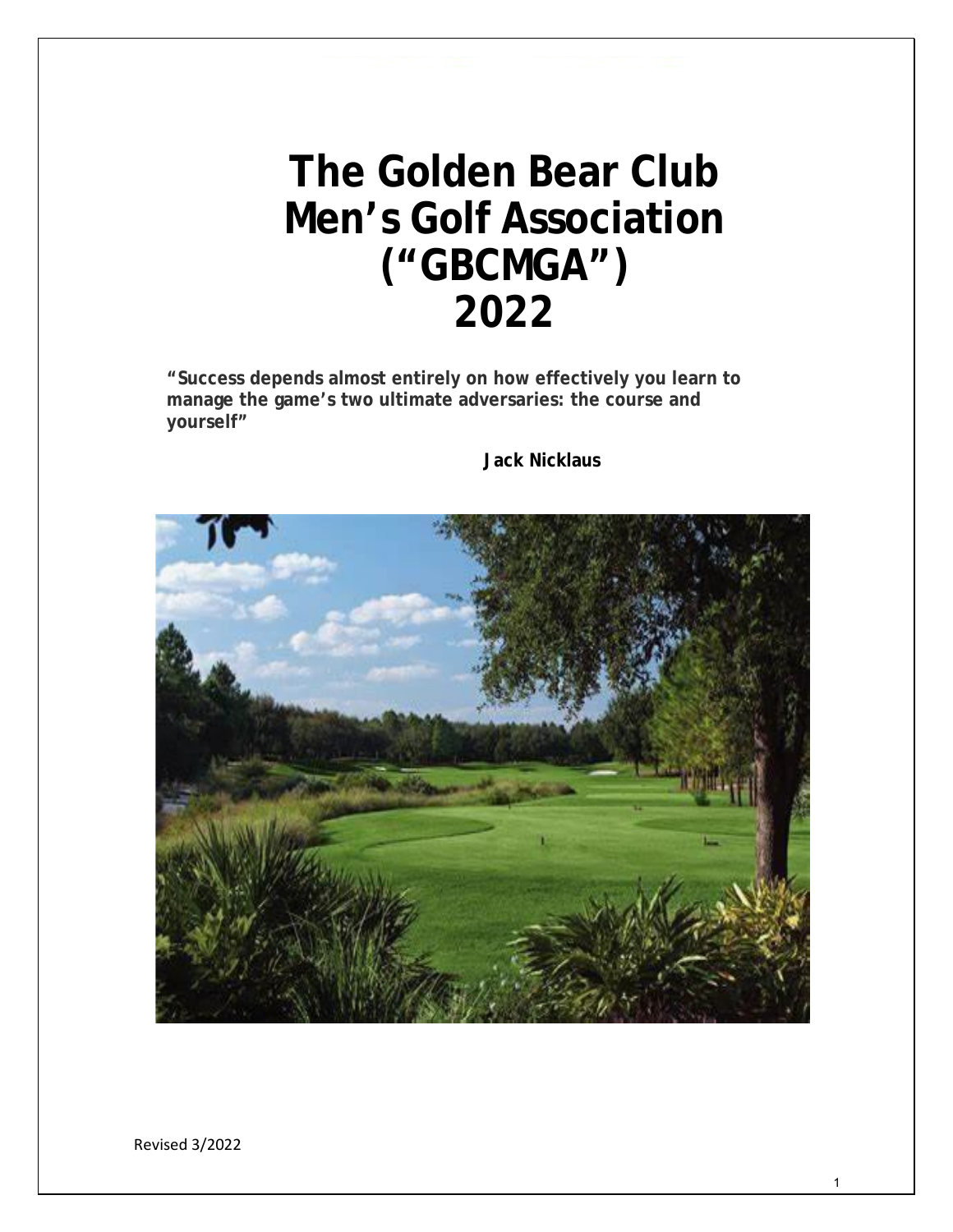# **Table of Contents**



|                                                                 | Page |
|-----------------------------------------------------------------|------|
| 1. The Golden Bear Club - Management & Contact Information      | 3    |
| 2. Bylaws                                                       | 4    |
| 3. General Golf Rules                                           | 5    |
| 4. Golf Course Etiquette                                        | 7    |
| 5. Guide for Faster Play                                        | 9    |
| 6. Handicaps                                                    | 10   |
| 7. Tournament Rules                                             | 12   |
| 8. Golden Bear Club Men's Golf Association Tournament Committee | 13   |
| 9. Men's Golf Association Annual Calendar                       | 14   |
| 10. Points Awarded by Tournament - Player of the Year           | 17   |
| 11. Weekly Men's Games & Yardages/Ratings                       | 18   |
| 12. Men's Golf Association Membership                           | 19   |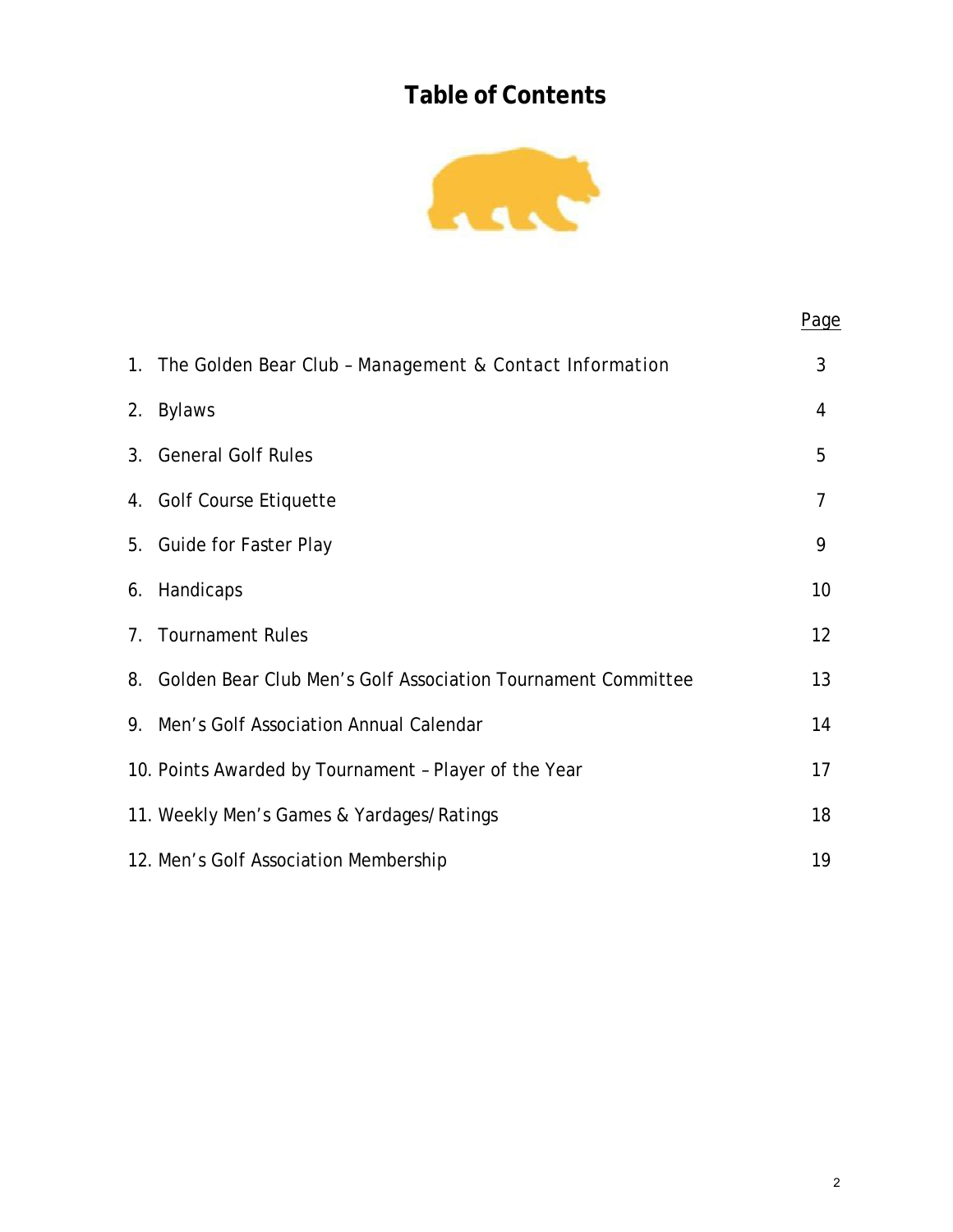**The Golden Bear Club Men's Golf Association 6300 Jack Nicklaus Parkway Windermere, FL 34786 [www.thegoldenbearclub.com](http://www.thegoldenbearclub.com/) 407-876-5775**

# **Management & Contact Information**

General Manager Jacob Jenkins [jjenkins@thegoldenbearclub.com](mailto:jjenkins@thegoldenbearclub.com)

Head Golf Professional Greyson Rossi [grossi@thegoldenbearclub.com](mailto:grossi@thegoldenbearclub.com)

Assistant Golf Professionals Tanner Barnhard Nina Thauer Ernie Fong

Membership Director Dakota Neibarger [dneilbarger@thegoldenbearclub.com](mailto:dneilbarger@thegoldenbearclub.com)

Director of Events Caitlin Smith [csmith@thegoldenbearclub.com](mailto:csmith@thegoldenbearclub.com)

Golden Bear Club Men's Golf Association Tournament Committee GBCMGATC@gmail.com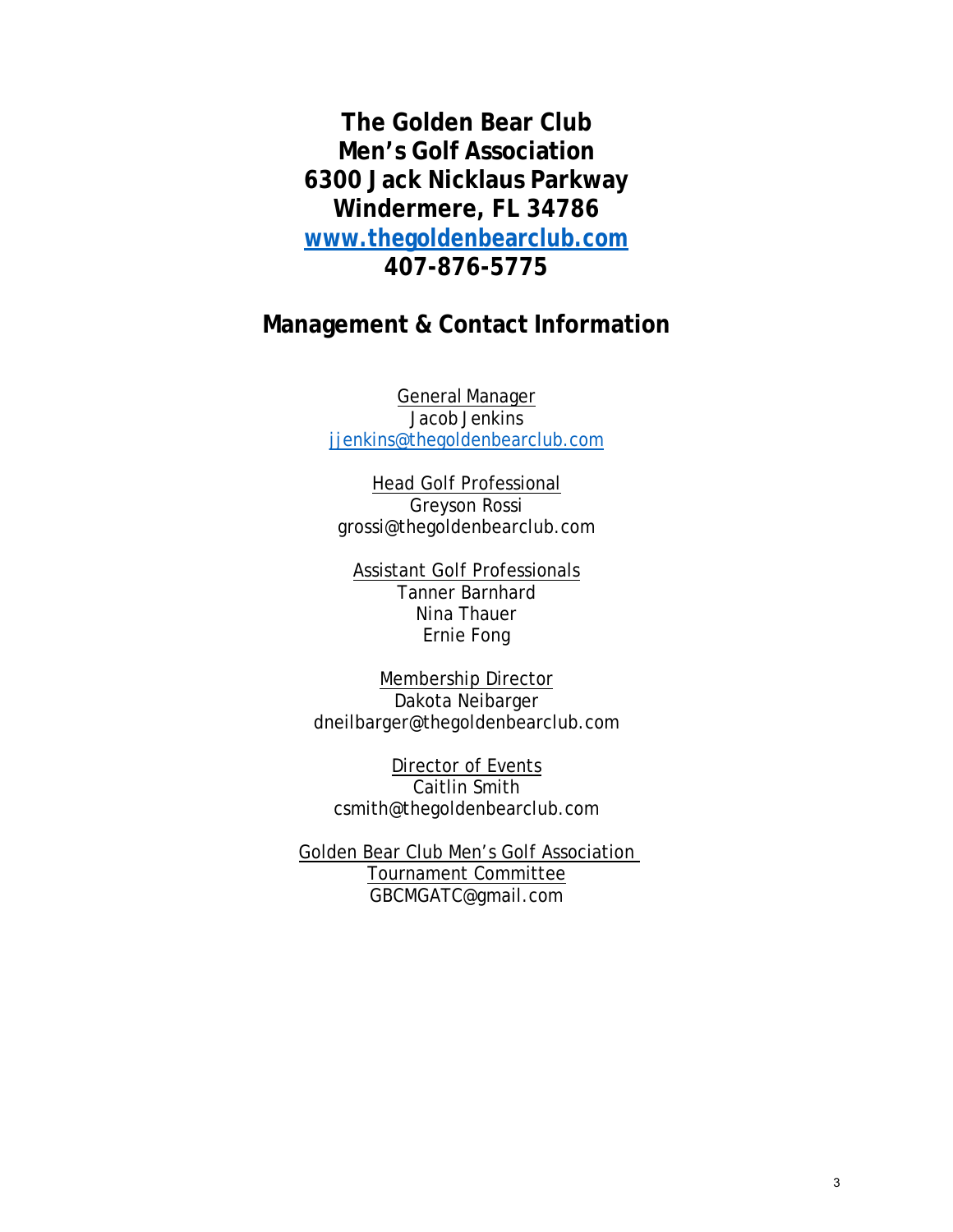#### ARTICLE I – MISSION

The mission of the GBCMGA is to promote an interest in both the social and competitive aspects of golf, to educate members in the Rules of Golf and the etiquette and traditions of the game, and to treat each other with kindness and respect in the spirit of fair play.

#### ARTICLE II – MEMBERSHIP & ELIGIBILITY

To belong to the GBCMGA a new applicant must be a golf member, in good standing, with the Golden Bear Club and must be at least 18 years of age. He will establish a valid USGA handicap, abide by the etiquette and Rules of Golf, and follow the procedures of the GBCMGA.

#### ARTICLE III – GOVERNANCE

All governance decisions will be directed by the Head Professional of the Golden Bear Club with input from the Tournament Committee of the Men's Golf Association.

#### ARTICLE IV – TOURNAMENT COMMITTEE

The Tournament Committee of the Men's Golf Association is organized to assist the Head Golf Professional in directing the Men's Tournament activity at the Golden Bear Club. It is their responsibility to insure a fair and equitable application of the rules agreed to and make recommendations to improve the quality of all tournaments held. All final decisions are at the direction of the Head Golf Professional.

Term of Office: Each member of the Tournament Committee will serve a term of one year in office. However, two members will initially serve a twoyear term to provide continuity and a more effective transition period for new members. No members shall serve for more than a consecutive two-year period .

#### ARTICLE V – DISCIPLINE

Acceptance into the GBCMGA will bind each member to:

- Uphold all rules of the GBCMGA
- Observe all the Rules of Golf and etiquette as set forth by the USGA
- Observe the rules of The Golden Bear Club
- Accept and observe all decisions of the Head Golf Professional & the Competition Committee within its authority of the GBCMGA.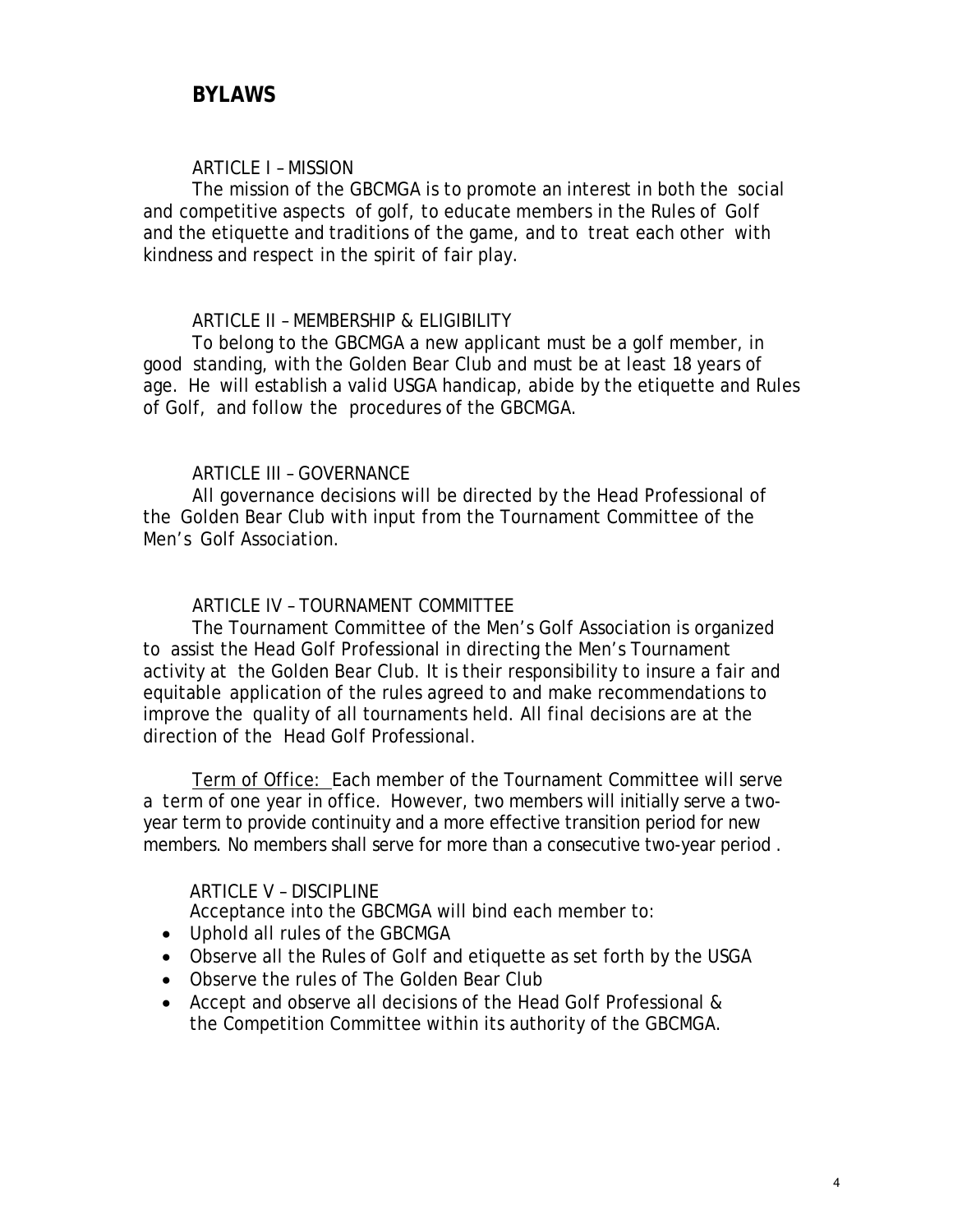# **GENERAL GOLF RULES**

1. The Rules of Golf as adopted by the USGA together with the Rules of Etiquette as adopted by the USGA shall be the rules of the Club, except when in conflict with local rules or with any of the rules herein.

2. All players must check in with the golf shop or starter. Under no circumstances are players permitted to start play from residences unless they have called the Pro Shop to notify the pro shop personnel that they will be on the course. "Cutting-in" on holes other than numbers 1 or 10 without pro shop approval is not permitted at any time.

3. Practice is not allowed on the golf course unless you are having a lesson with a PGA professional instructor. The practice facilities should be used for all practice.

4. All players who stop after playing nine holes for any reason must occupy the next tee before the preceding players arrive at the tee or they shall lose their position on the golf course and must get permission from the starter to resume play.

5. All tournament play, not including Golden Bear Club golf groups, must be approved in advance by the Golf Professional.

6. All players will enter and leave bunkers at the nearest level point to the green and smooth sand over with a rake upon leaving. This is required to assure appropriate levels of safety and preservation of bunkers.

7. All ball marks on the green must be repaired by players.

8. All divots must be repaired by players using the sand provided on the golf carts.

9. Searching for balls ("ball hawking") other than those played by Members of the group is not allowed on the course at any time.

10. Speed of play: It is the goal of all players to complete their round in less than 4 hours. The layout of the course is designed for this speed of play. There are times i.e., special golf outings, tournaments, weather, and cart path restrictions that will require a longer period for speed of play to be extended. However, it is the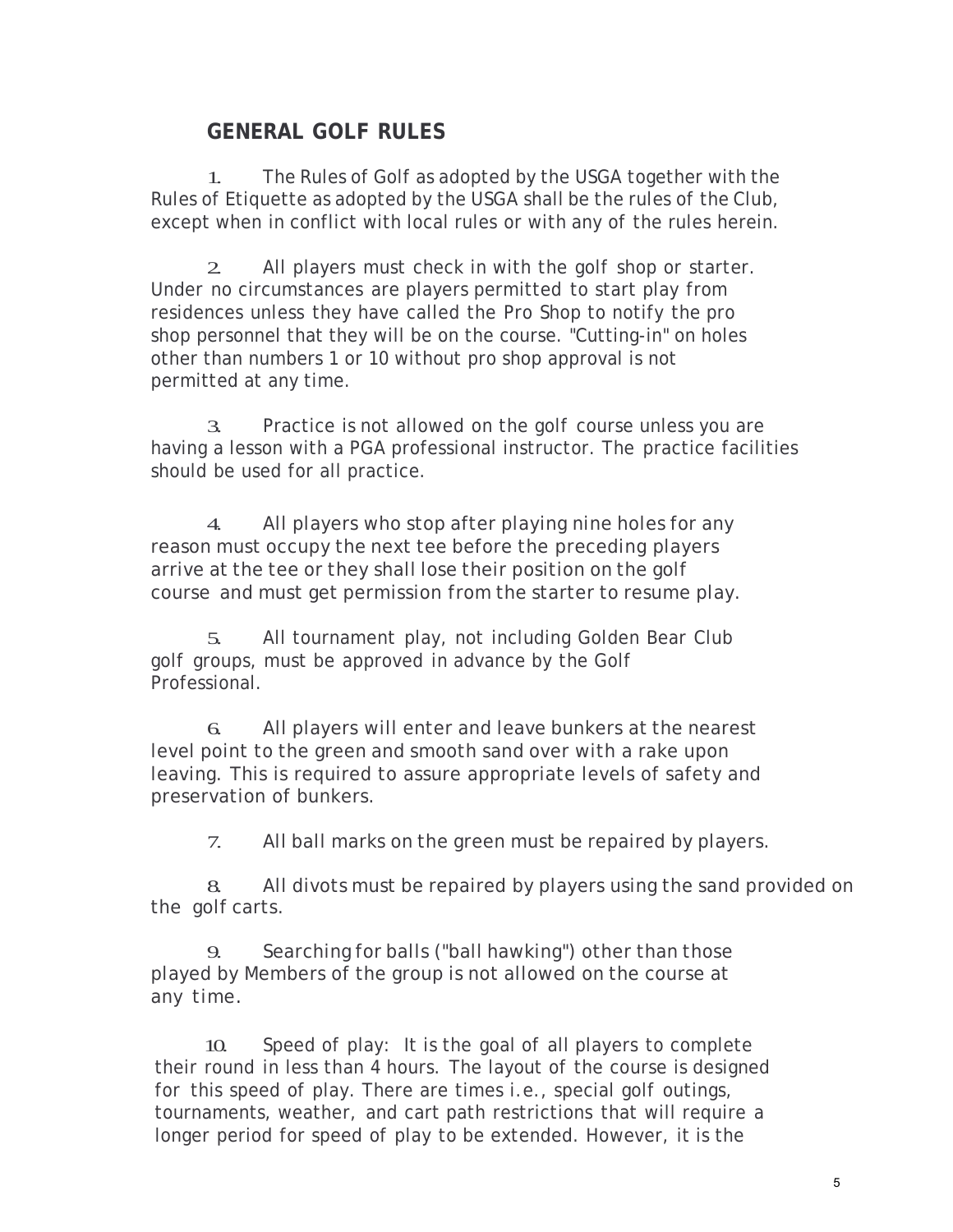responsibility of each group to keep pace with the group ahead. If your group falls one complete hole behind the group ahead, you are required to close the gap or lose your position on the course at the discretion of the golf operations staff. It is each group's responsibility to be observant of its position on the course and keep pace. The ranger or any Member of the golf operations staff has the authority to keep play moving at the proper pace for all players' enjoyment. Players unable to keep proper pace may be requested to allow faster players to play through, skip holes to adjust pace, or asked to leave the course.

11. If a player is repeatedly warned for slow play, the Club may take such action as it deems appropriate, including without limitation, restricting the person's use of the golf course during certain times of the day and loss of privileges.

12. Each player must have his or her own set of golf Clubs.

13. Carts should abide by all directional signs on the course where provided; when approaching the greens, carts should always park on the concrete cart path.

14. Proper golf attire is required for all players. Please refer to the dress code of our golf and practice facilities.

15. Soft spikes are mandatory.

16. Iflightning is in the area, all play shall cease.

17. Singles, twosomes, and threesomes may play at the discretion of the golf operations staff. Singles, twosomes, or threesomes should not expect to play through foursomes and should not exert any pressure on the groups ahead. Foursomes shall have the right of way but should observe proper golf etiquette concerning pace of play and letting faster groups play through.

18. Singles, twosomes, and threesomes shall be grouped with other players, if available, at the discretion of the golf operations staff.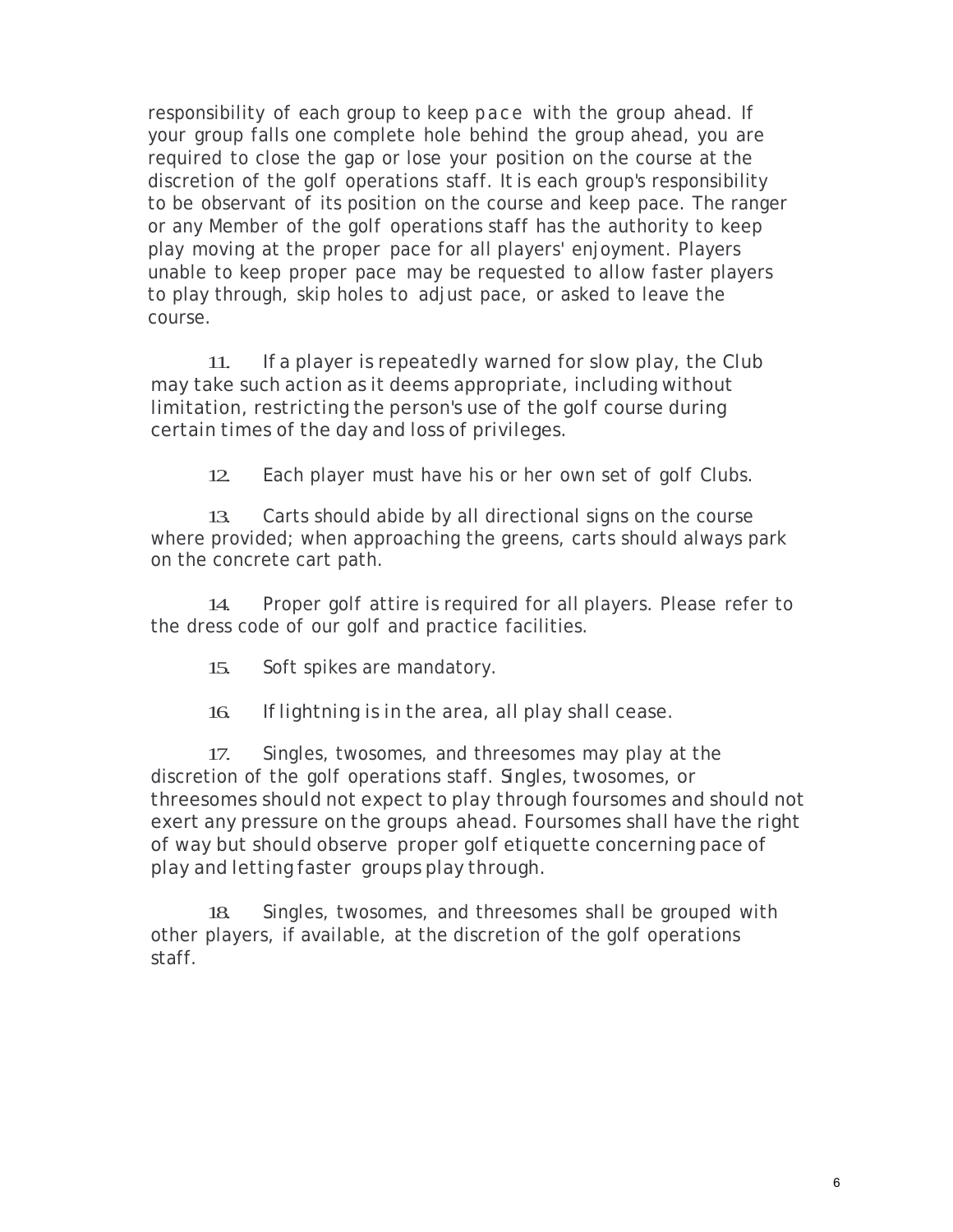# **GOLF COURSE ETIQUETTE**

Persons using the golf course should do their part to make a round of golf a pleasant experience for everyone at the Club. Here are some suggestions:

1. Play ready golf. Anticipate the Club or Clubs you may need and go directly to your ball. Always be near your ball to play promptly when it is your turn. If a player is delayed in making his shot, it would be courteous for such player to indicate to another player to play, which should not be deemed playing out of turn.

2. Study and clear the line of your putt while others are doing the same. Be ready to putt when it is your turn.

3. Be sociable but reserve your extended conversations for after your golf rounds.

4. When approaching a green, park your golf cart on the cart path on the best direct line to the next tee. This can save considerable time. Never leave the golf cart in front of the green where you will have to go back and get it while the following players wait for you to get out of the way.

5. When play of a hole is completed, leave the green promptly and proceed to the next tee without delay. Do the scoring for the completed hole while the others in your group are playing from the next tee.

6. If you are not holding your place on the course (see General Golf Rules), allow the players behind to play through. Do the same if you stop to search for a lost ball. Please abide by the USGA guideline of limiting your search to no more than 2 minutes.

7. The golf rangers and golf operations staff will report slow play and all breaches of golf etiquette to the golf shop personnel, which will take the appropriate action.

8. Refrain from moving about or talking when player is addressing or stroking the ball.

9. Before playing music, ask each player in the group if it is acceptable to play music while playing golf. If one player states that it is not acceptable, the request must be honored.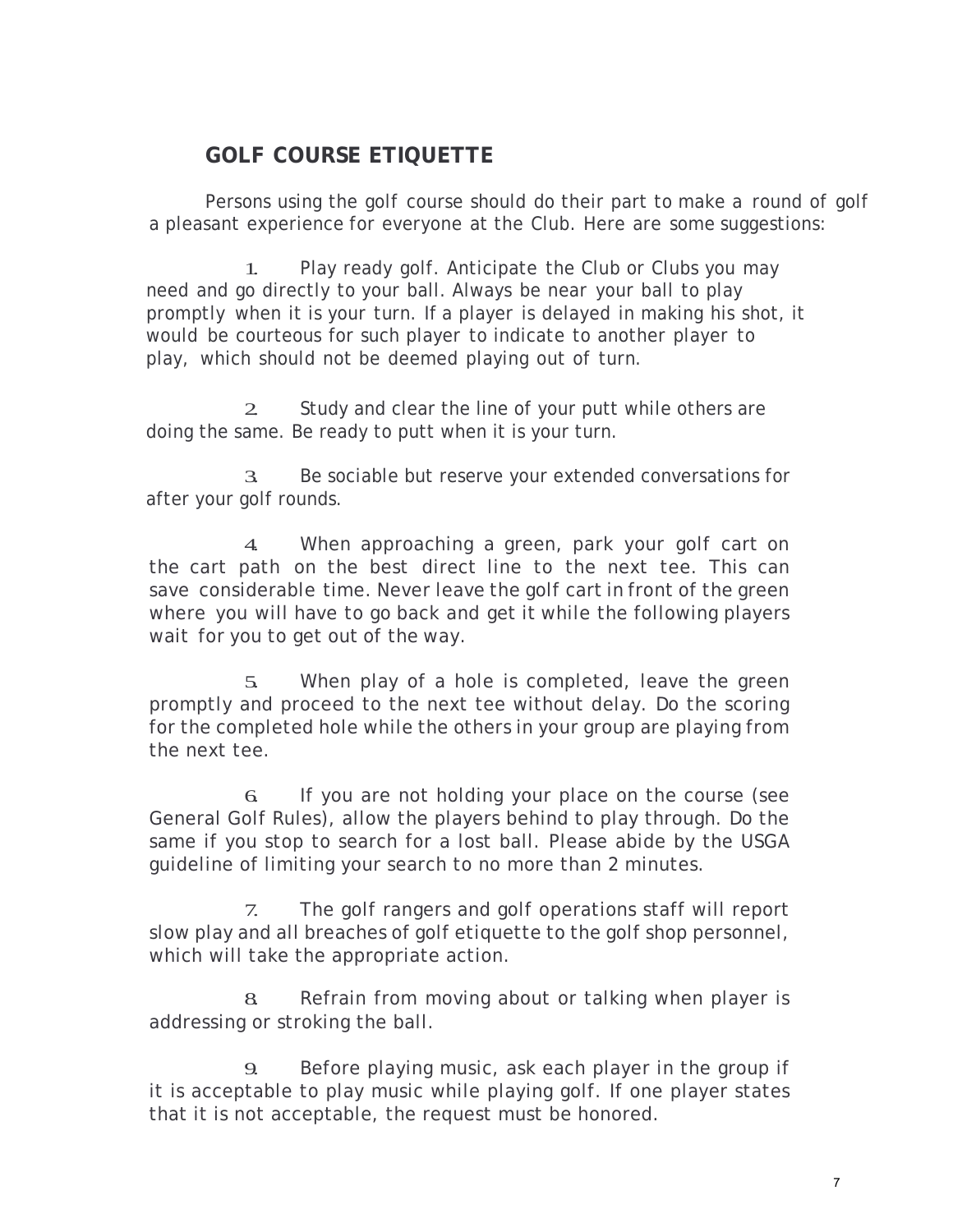10. Be certain players in front of you are out of range before hitting your ball. If you are not keeping pace with the group ahead, be responsible and pick up the pace. Signal players behind you to play through when delayed or when you get a hole behind the players in front of you.

11. Telephones on the golf course have become a necessity in today's world of constant connectivity. Please respect the pace of play by using your mobile telephones for emergency purposes only or for inputting scores into Golf Genius. Please turn your ringer off. If you must take a call, pull away from other golfers and speak quietly. If a call is expected to interfere with the pace of play, excuse yourself from the competition and inform your playing partners that you will catch up once you have completed your call.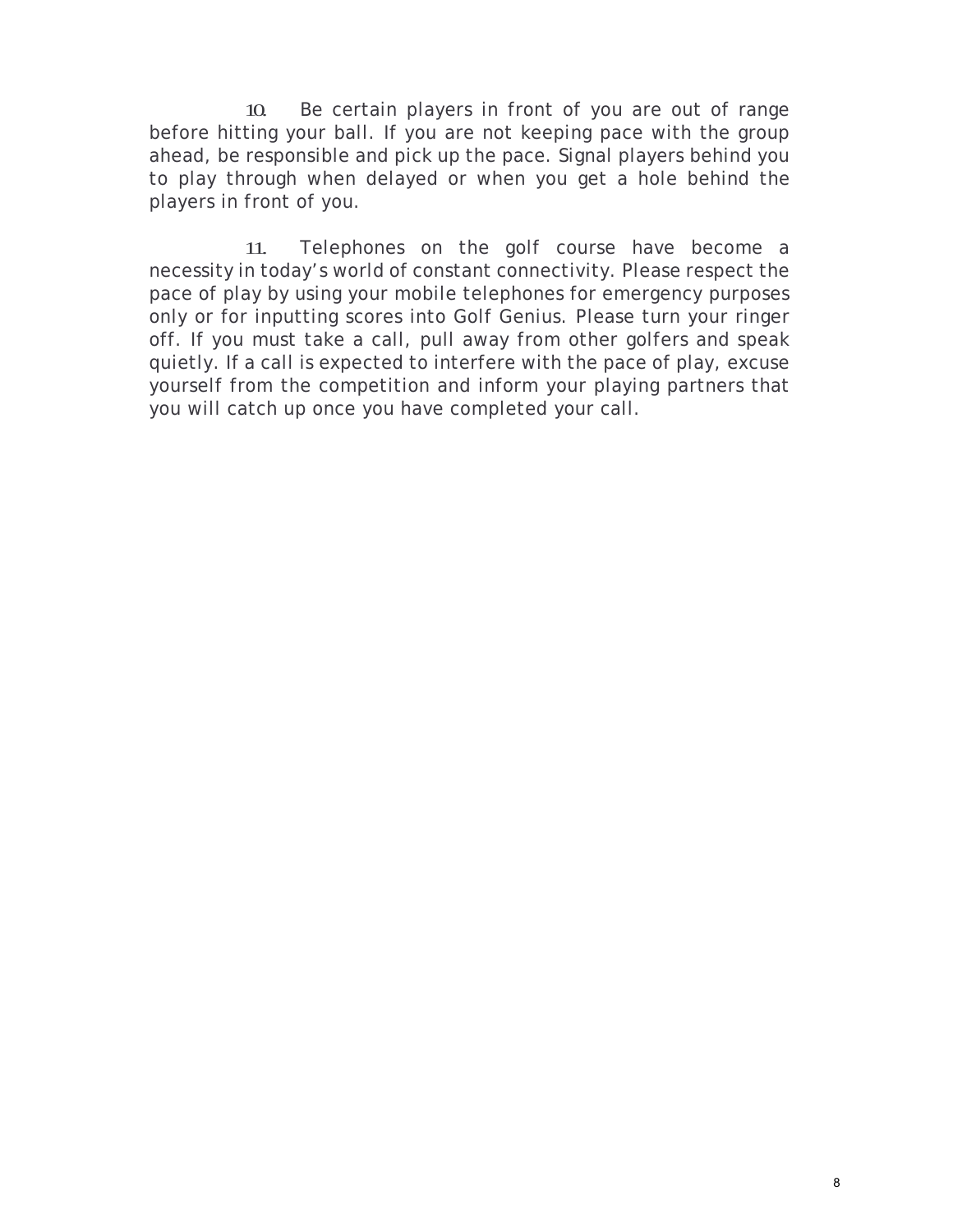# **GUIDE FOR FASTER PLAY**

- Be Ready to hit when it is your turn.
- Know the distance.
- Have the appropriate club out/ready
- Practice swings completed while others are hitting
- Know how far you hit each club. This helps you make quicker decisions when you get to your ball.
- If you are uncertain what club you will be using, take choices with you, to your ball.
- Limit yourself to one (1) practice swing; keep your pre-shot routine short.
- Line up your putt while you wait for others to putt without disturbing them. Do not stand in back or in line with another player's line when putting.
- Keep up with the group in front of you.
- Pay attention when other players are hitting. Watch balls carefully, especially ones that go astray, so they can be found more easily and quickly.
- If there are any questions about a rule, ask the pro shop or play two (2) balls from that point until holed out. After playing it can be decided which one was correct and will count.
- When sharing a cart, do not wait until your cart mate hits and then drive to your ball. Drive to your ball, if possible, and return to pick up your cart mate.
- Pick up your ball. If you played to your max, pick up and move on to the next hole.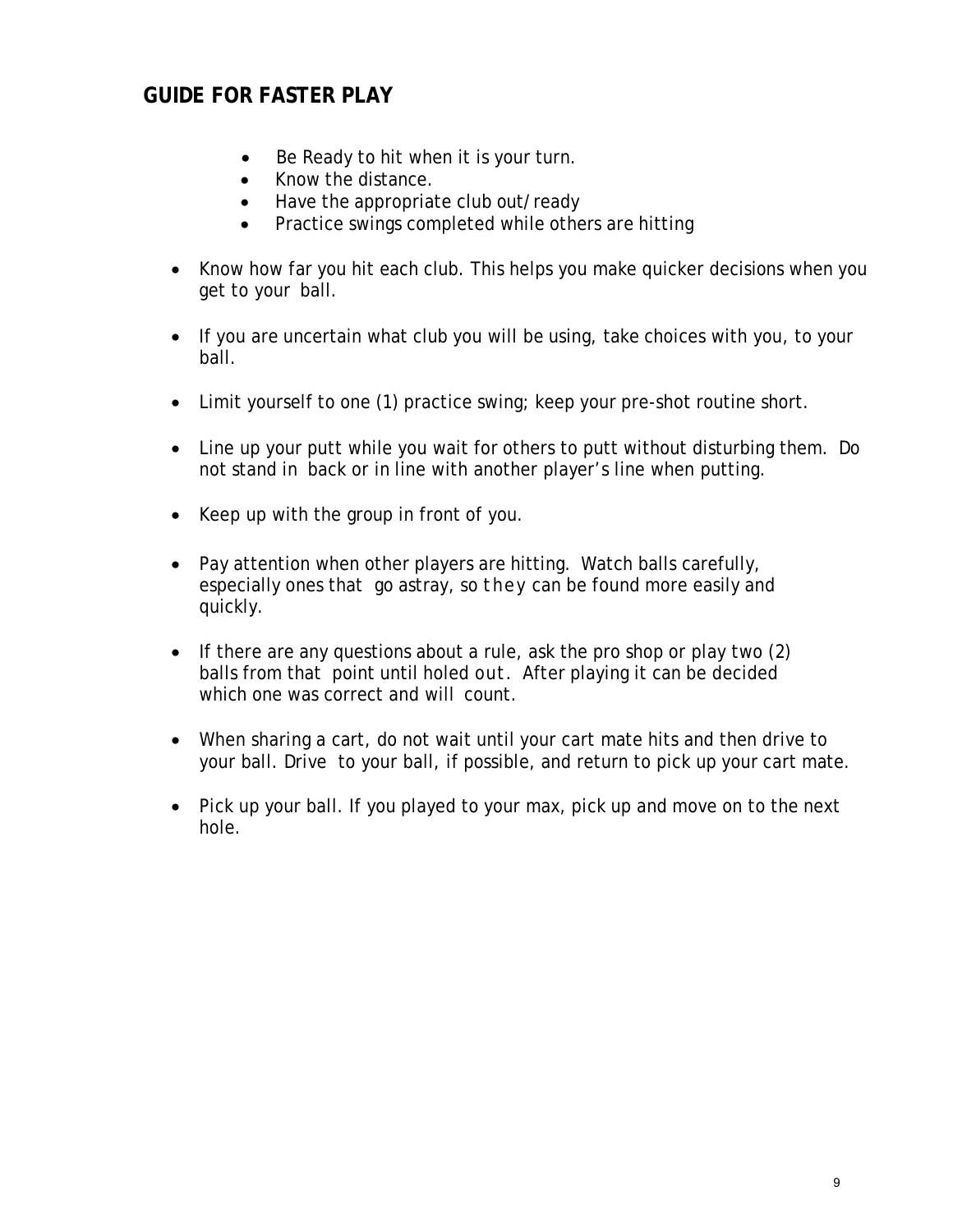# **HANDICAPS**

1. Handicaps are computed under the supervision of the golf professional staff in accordance with the current USGA Handicap System. The Golden Bear Club provides each member with a membership in the Golf Handicap Information Network (GHIN) offered by the USGA. The Rules of Golf can be found at the following link:

https://www.usga.org/content/usga/home-page/rules/rules-2019/rulesof-golf/rules-and-

interpretations.html#!ruletype=pe&section=rule&rulenum=1

2. All Members with a USGA approved handicap may participate in Club tournaments. The golf shop personnel and the Competition Committee may review all handicaps submitted.

3. Members are responsible for turning in and posting all their scores daily. The golf shop will post scores from any club run events and shall assist any Members needing help with the posting procedures.

4. Accurate records are to be kept of scores turned in and recorded for all full rounds played. The golf shop personnel shall determine if there are violations by Members in turning in their scores.

5. Golf shop personnel shall have the authority to adjust handicaps for competition with proper documentation.

6. The Golf Shop reserves the right to form a membership committee.

7. The maintenance cost of maintaining a handicap for golf members is included in their dues. Social members who would like to maintain their handicap at the Club will be assessed a yearly maintenance fee which will be billed to their account.

8. Each member of the Golden Bear Club is individually responsible for posting all scores into the GHIN handicap system. This is true for rounds played at the Golden Bear Club as well as all rounds played at other courses. By being diligent in posting all rounds, we can be assured that the level of play and the handicaps assigned are reflective of the players ability.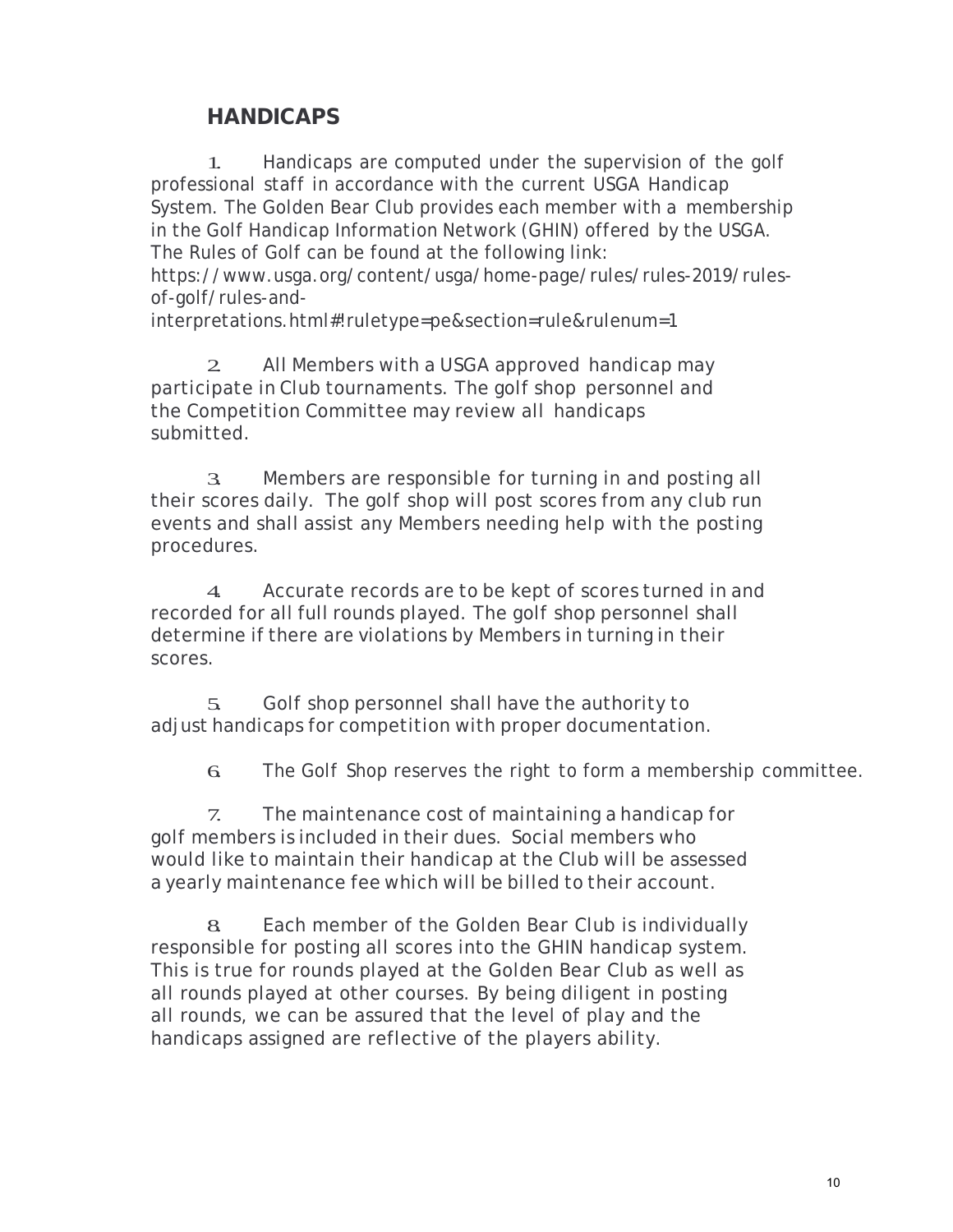#### **EQUITABLE STROKE PROCEDURES FOR THE USGA HANDICAP SYSTEM**

#### NET DOUBLE BOGEY- WORLD HANDICAP SYSTEM (Rule 3:1 in the Rules of Handicap)

Net Double Bogey is used when a player's actual score or Most Likely Score exceeds a maximum number derived using the following formula:

#### NET DOUBLE BOGEY = PAR +2 +(-) HANDICAP STROKES RECEIVED OR GIVEN ON A HOLE

We should think of this as "Double bogey plus," because it's easier to leave the "NET" out of it. This terminology is also consistent with another adjustment already in use whenever we do not play a hole or play a hole other than under the Rules of Golf, called "Par Plus." So, an example of this rule would be as follows:

DOUBLE BOGEY PLUS = Par + 2 strokes + any handicap strokes you are entitled to on the hole. (EX: Maximum score for a person with a handicap of 18, on a par 4 would be 7 (double bogey+1))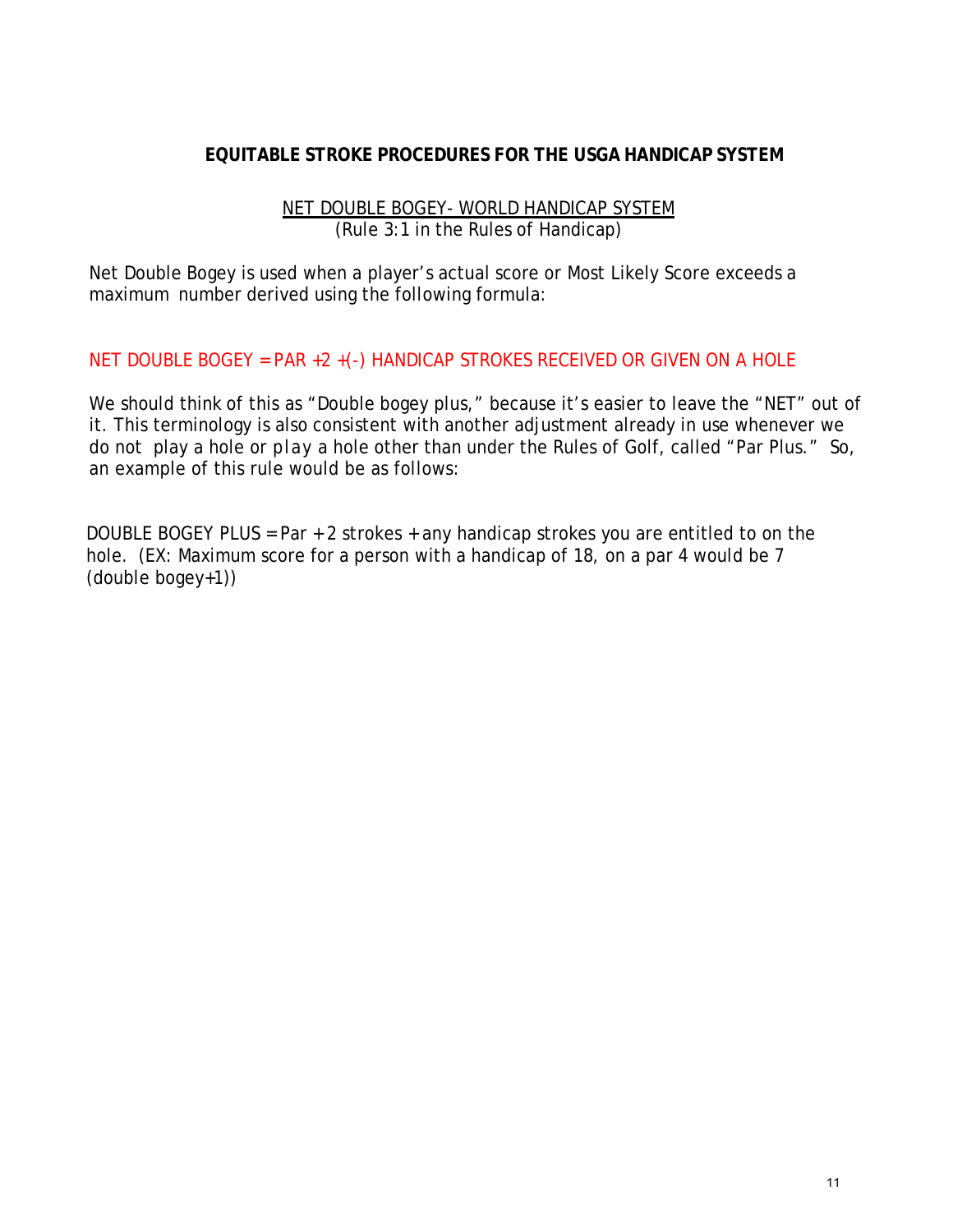# **TOURNAMENT RULES**

- The Head Golf Professional of the Golden Bear Club will enforce the handicap rule as follows for purposes of Tournament play:
	- A participating players lowest handicap over the preceding 90 days will be used for selecting the competitive flight that the individual will be assigned to, and handicap used for tournament purposes.
	- In two-man team events such as the Member-Guest or Member-Member Tournaments, there will exist a maximum handicap differential of ten strokes between the partners. For example, if Partner "A" has a handicap of five and Partner "B" has a handicap of twenty-five, Partner "B" will play to a lower handicap of fifteen. This will insure a competitive balance within the flights.
	- The Club Championship winner will be based on gross score played from the Gold Tees. Individual flight winners for Club Championship will be based on net scores.
	- The Senior Club Championship will be based on gross score played from the Blue Tees. Individual flight winners for the Senior Club Championship will be based on net scores.
	- If a player over the age of fifty qualifies to play from the white tees during tournament play, he may do so. To qualify, one's age plus their handicap must total seventy-seven or greater.
	- Each tournament will have four flights for each event, unless otherwise noted. We will not have set flights at the beginning of the year but each flight for each tournament will have approximately the same number of players. Player of the Year points will be awarded the same for each flight after the event. Flights include Nicklaus, Palmer, Player and Jones.
	- Players in the Nicklaus flight will play from the Silver tees unless the player is age 50 or above. In this case, the player can elect to play from the Blue tees with the appropriate adjustment to his handicap. Any player in any flight can choose to play from a tee box further back and the handicap would be adjusted accordingly.
	- Palmer, Player and Jones flight will use the Blue tees unless the age plus handicap is seventy-seven or above, which in this case, the player may elect to play from the white tees with a corresponding adjustment to his handicap.
	- For purposes of determining who qualifies for the Player of the Year Tournament, the Top 4 Players with the most Player of the Year points, regardless of flight, will play in the Player of the Year Playoff.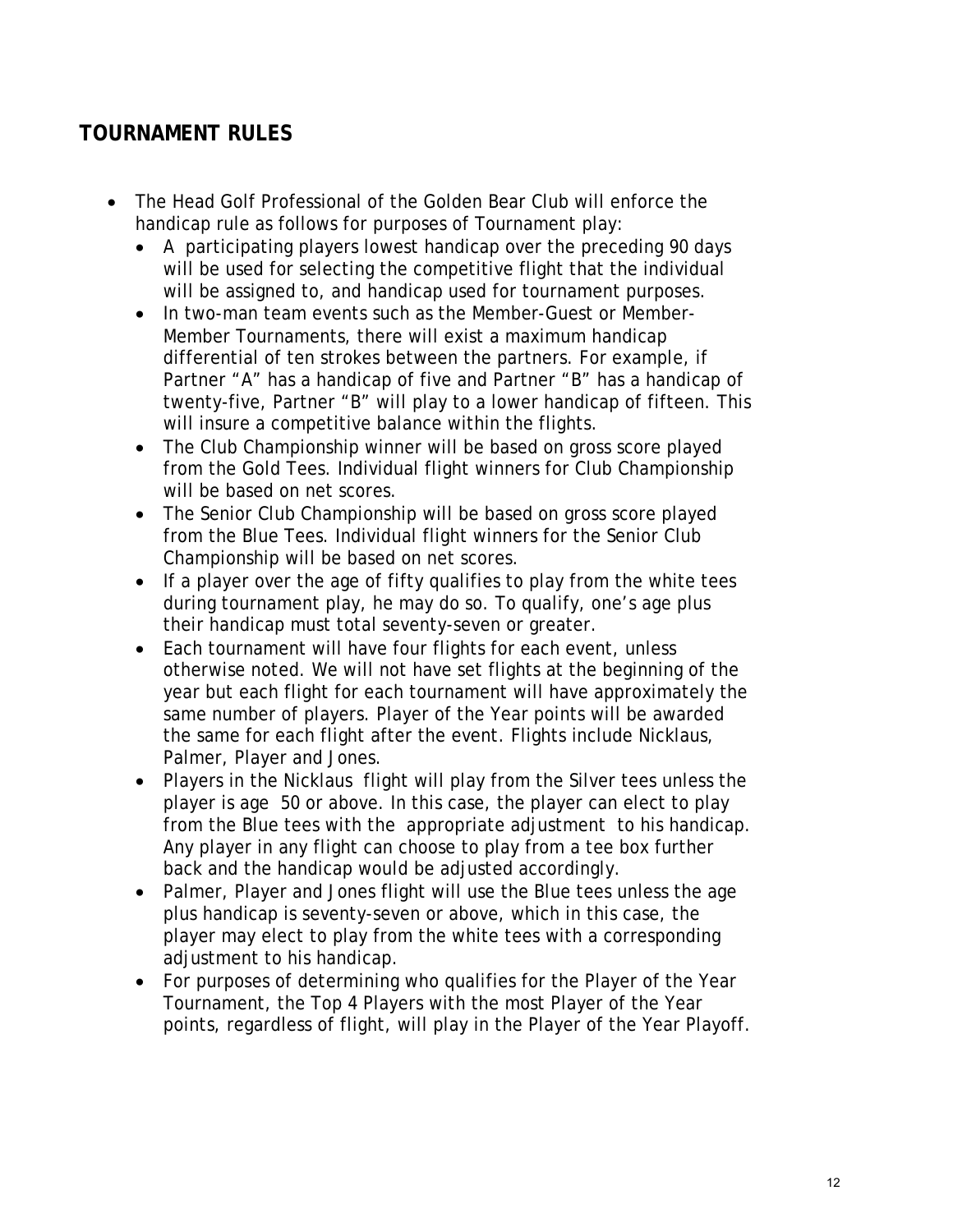# **GOLDEN BEAR CLUB MEN'S GOLF ASSOCIATION TOURNAMENT COMMITTEE:**

- Bob Bukala (407) 607-6094  [RJJBUKALA@GMAIL.COM](mailto:RJJBUKALA@GMAIL.COM)
- Gary Martin (407) 683-5406  [GAMARTIN40@HOTMAIL.COM](mailto:GAMARTIN40@HOTMAIL.COM)
- Rich Randa (804) 304-6775  [RICH.RANDA01@GMAIL.COM](mailto:RICH.RANDA01@GMAIL.COM)
- Jorge Rivas (786) 258-5951 – [JRIVAS@PINECRESTFOURCORNERS.COM](mailto:JRIVAS@PINECRESTFOURCORNERS.COM)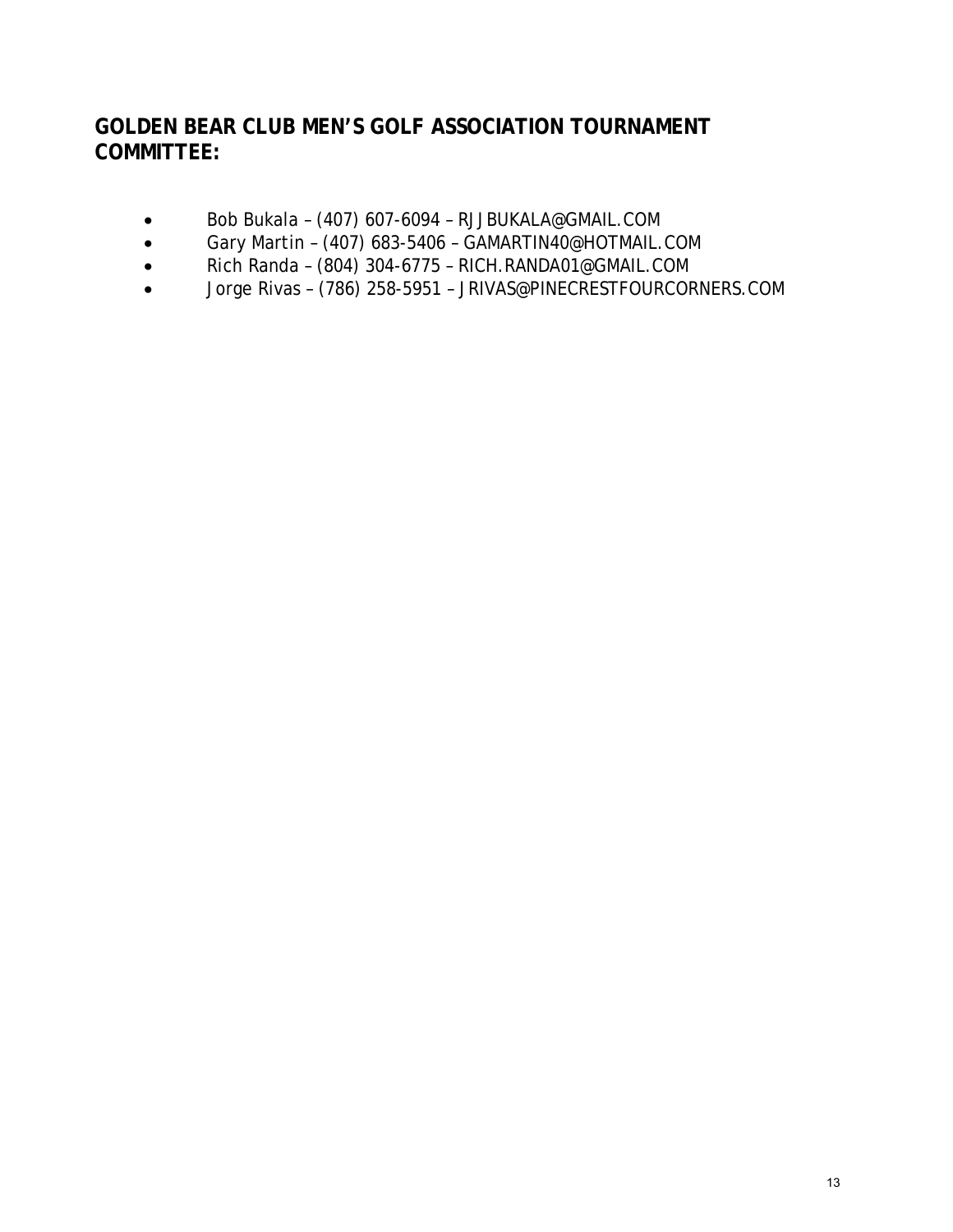# **ANNUAL CALENDAR 2022**

### **January**

### GBCMGA' s Match Play Tournament

Saturday, January 8<sup>th</sup> - Qualifier - Open Tee Times - Lunch 12:00 - 3:00

- $\triangleright$  Must play with someone who is attempting to qualify
- $\triangleright$  Low sixty-four net scores will qualify for the Match Play Bracket
- $\triangleright$  Your opponent and you will have one week to schedule the match. Higher seed must give two times and days when match can be played. Default match day is Saturday of each week.

 $\triangleright$  If no agreement is made and the match is not played by Sunday, the Pro Shop will flip a coin to determine the winner Match Play Round of 32- January 11<sup>th</sup> - 23rd Match Play Round of 16- January 25<sup>th</sup> - February 6<sup>th</sup> Match Play Round of 8- February  $8<sup>th</sup>$  - 13<sup>th</sup> Match Play Round of 4- February 15<sup>th</sup> - February 20<sup>th</sup> Match Play Final Round - March 1<sup>st</sup> - March 15<sup>th</sup>

 $\triangleright$  Single Player of the Year Points Awarded

### **February**

GBCMGA' s Member/Member Tournament

Friday, February. 25<sup>th</sup> Pairings Party

Saturday & Sunday, February 26<sup>th</sup> & 27<sup>th</sup> - 8:30am Shotguns

- $\geq 2$  Person Team Event (10 Stroke Rule for Partners)
- $> 5 9$  Hole Matches within Flight. Shootouts determine Overall Champion
- $\triangleright$  No Player of the Year Points Awarded

### **March**

#### Golden Bear Club's Club Championship

Saturday & Sunday, March 19<sup>th</sup> & 20<sup>th -</sup> 7:30am Tee Times (Double Tee if Necessary)

- 36 Holes of Individual Stroke Play Gold Tees Overall Champion
- **► Gross and Net Winners**
- $\triangleright$  Double Player of the Year Points Awarded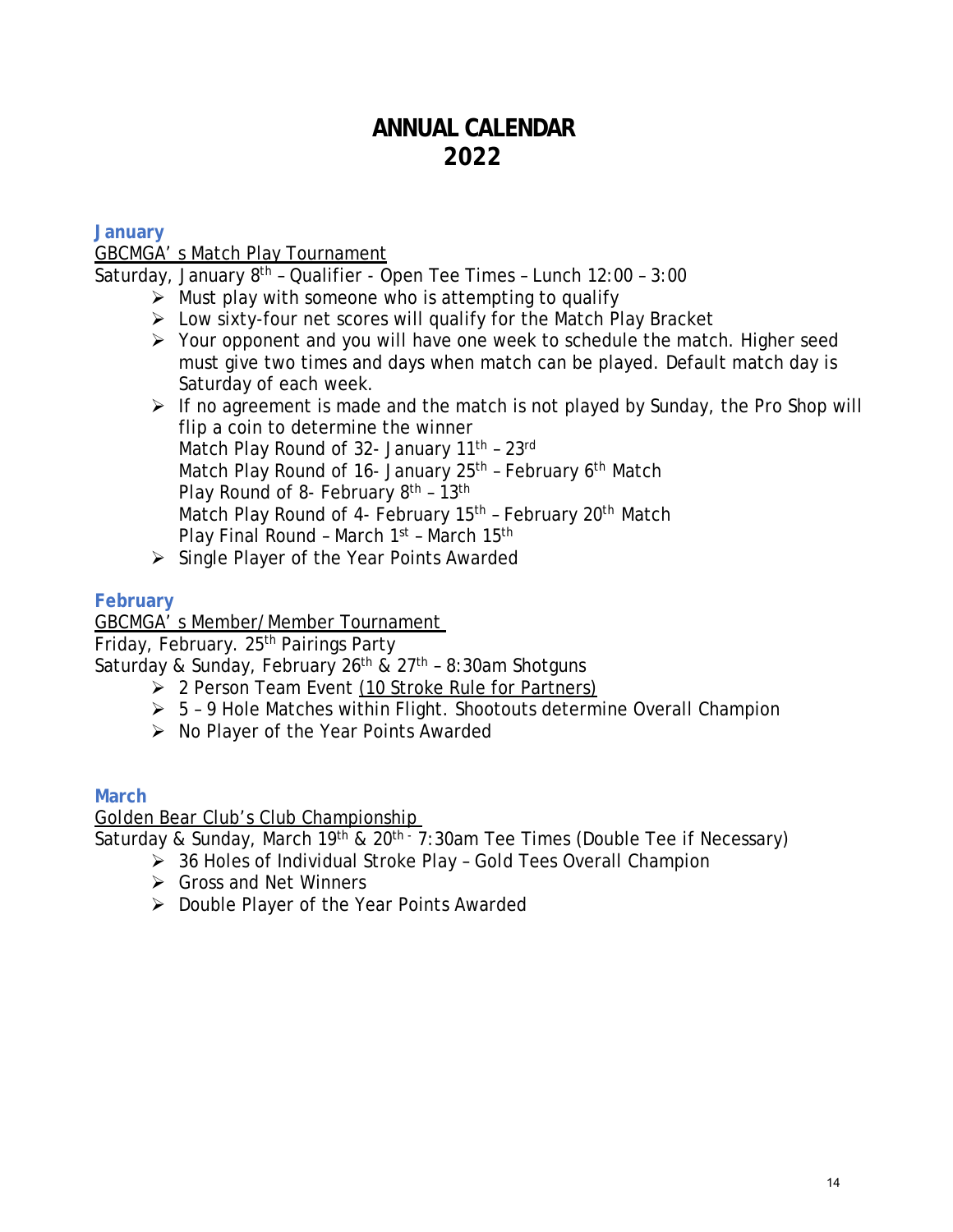**April**

# GBCMGA' s Masters Tournament

Friday, April. 8th Pairings Party

Saturday & Sunday, April 9<sup>th</sup> & 10<sup>th</sup> - 8:30am Shotguns

- ▶ 36 Hole Team Event Based on master's Pairing
- $\triangleright$  Net Best Ball from both partners for both rounds
- Gross & Net Winners
- $\triangleright$  Single Player of the Year Points Awarded

Golden Bear Club's Men's Spring Member/Guest Tournament

Thursday - Saturday, April 28th- April 30thA SEPARATE EMAIL

- ▶ 2 Person Team Event (10 Stroke Rule for Partners)
- 5 9 Hole Match Play Matches with Shoot-Out
- $\triangleright$  No Player of the Year Points Awarded

### **May**

Golden Bear Club's Senior Club Championship

Saturday & Sunday, May  $14<sup>th</sup>$  &  $15<sup>th</sup>$  - 8:00am Tee Times

- $\triangleright$  Must Be at least 50 Years old to Participate
- 36 Holes of Individual Stroke Play Blue Tees Senior Overall Champion
- $\triangleright$  Super Senior Flight (65+ years of age) White Tees Super Senior Overall Champion
- Gross & Net Winners
- $\triangleright$  No Player of the Year Points Awarded

# **June**

GBCMGA' s Red Tee Tournament

Saturday, June  $18<sup>th</sup> - 8:30$ am Shotgun

- $\geq$  18 Holes of Individual Stroke Play from the Red Tees
- Gross & Net Winners
- $\triangleright$  Single Player of the Year Points Awarded

# **July**

GBCMGA' s Red, White & Blue Tournament

Saturday July  $9<sup>th</sup>$  – 8:30am Shotgun

- $\triangleright$  18 Holes of Individual Stroke Play (6 Holes from the Red Tees, White Tees & Blue Tees)
- Gross & Net Winners
- $\triangleright$  Single Player of the Year Points Awarded

# **August**

GBCMGA' s Summer Stableford Tournament

Saturday August  $27<sup>th</sup>$  - 8:30am Shotgun

- $\geq$  18 Holes of Individual Stableford Play
- Gross & Net Winners
- $\triangleright$  Single Player of the Year Points Awarded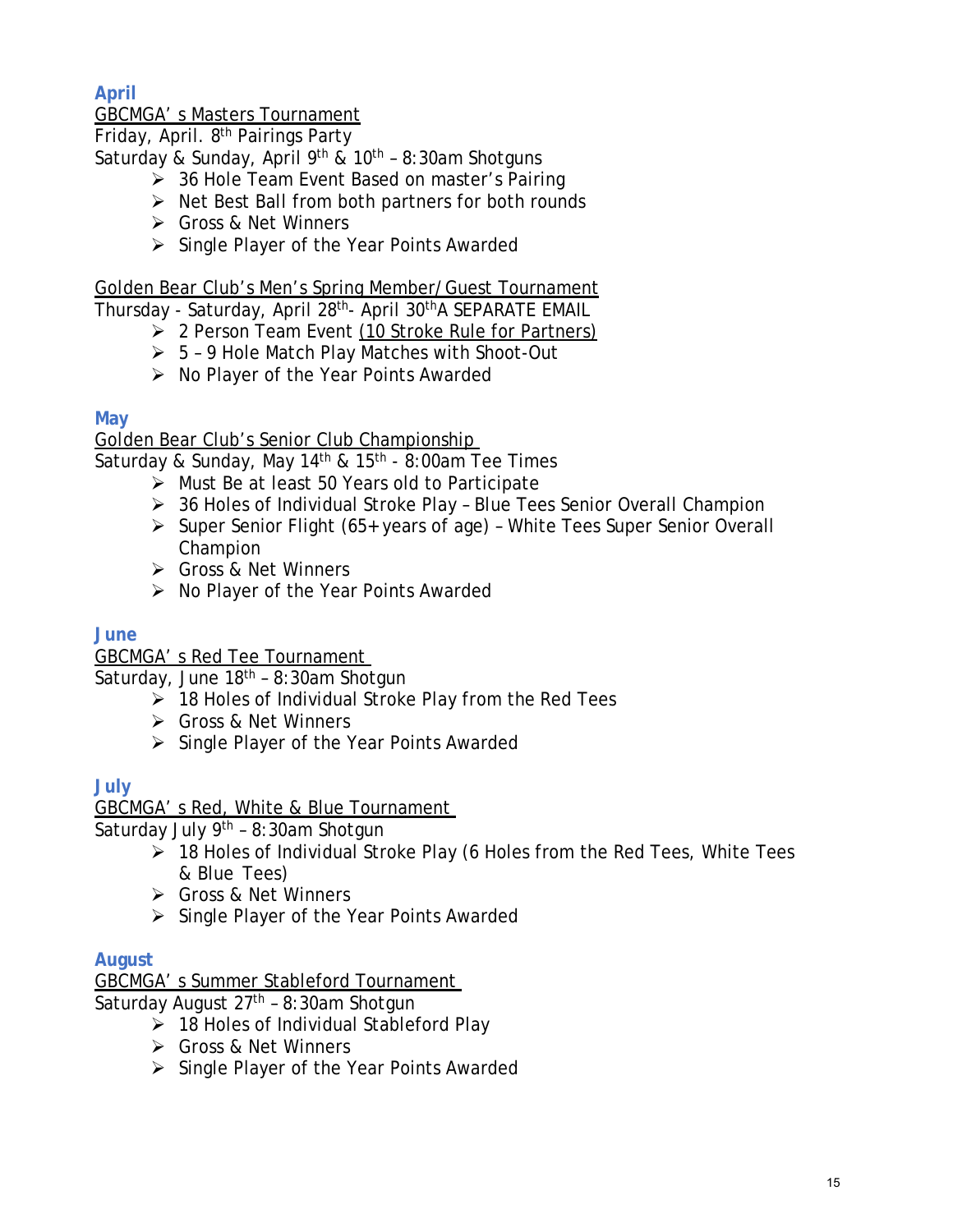### **September**

GBCMGA' s Fall Classic Event

Saturday, September 10<sup>th</sup> - 8:30am Shotgun

- $\geq$  18 Hole Team Event (10 Stroke Rule for Partners)
- $\geq$  18 Hole formats
- $\triangleright$  No Player of the Year Points Awarded

#### **October**

Golden Bear Club's Fall Men's Member/Guest Tournament

Thursday - Saturday, October 13th- 15th

- $\geq 2$  Person Team Event (10 Stroke Rule for Partners)
- 5 9 Hole Match Play Matches with Shoot-Out
- $\triangleright$  No Player of the Year Points Awarded

**November**

GBCMGA' s Fall Stableford Tournament

Saturday, November 19<sup>th</sup> - 8:30am Shotgun

- $\geq$  18 Holes of Individual Stableford Play with Modified scoring
- **►** Gross and Net Winners
- $\triangleright$  Single Player of the Year Points Awarded

#### **December**

GBCMGA' s Tournament of Champions

Saturday, December 3rd – 8:30am Shotgun

- $\geq$  18 Hole Stroke Play Event on Saturday
- **► Gross and Net Winners**
- Single Player of the Year Points Awarded

 $\triangleright$  Player of the Year Flight Playoff will begin Sunday, December 4<sup>th</sup> at 11:00am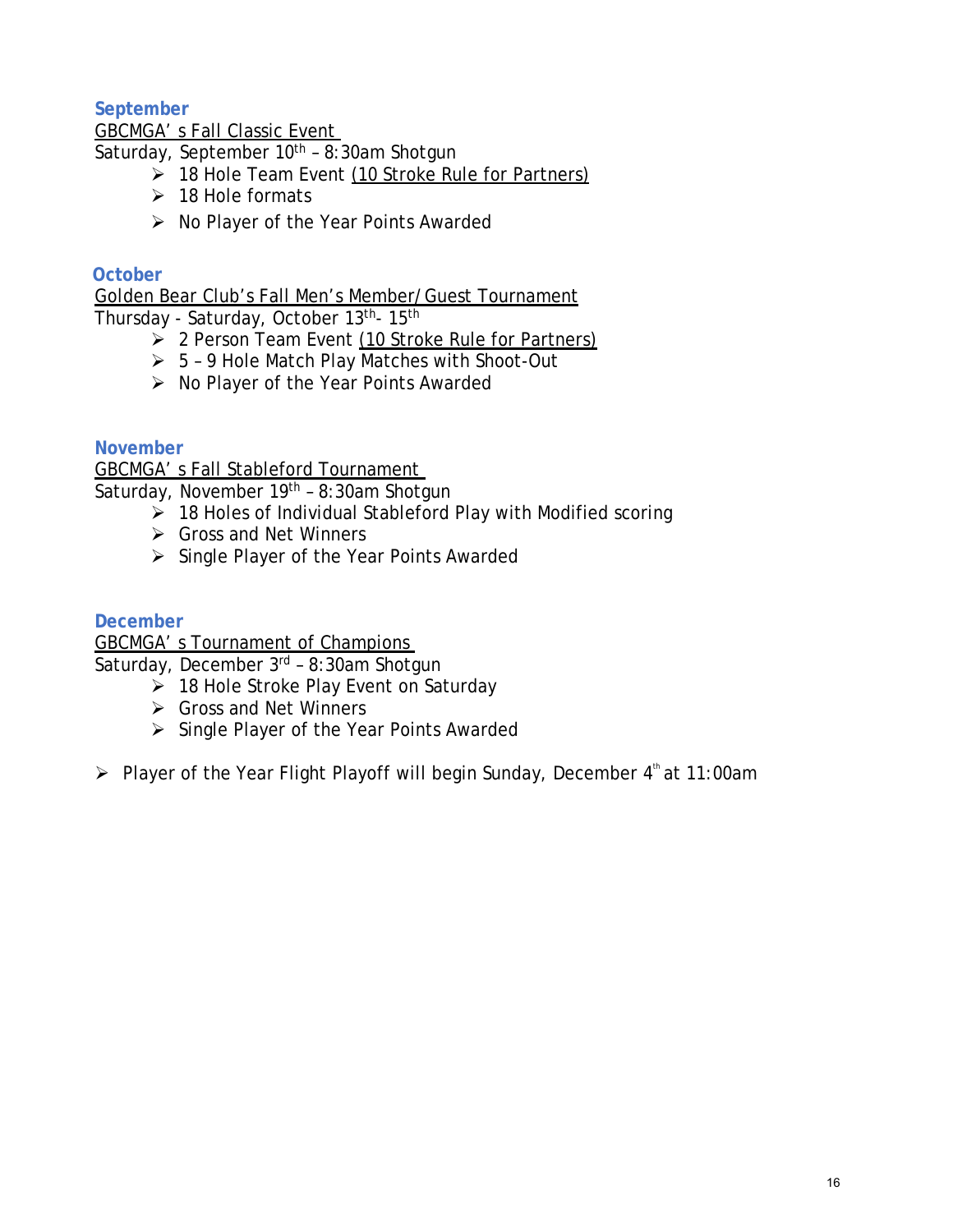# **POINTS AWARDED BY TOURNAMENT PLAYER OF THE YEAR COMPETITION**

|       |                                | <b>Points Awarded</b> |                 |                 |                 |                 |                         |
|-------|--------------------------------|-----------------------|-----------------|-----------------|-----------------|-----------------|-------------------------|
| Month | Tournament                     | 1 <sup>st(A)</sup>    | 2 <sub>nd</sub> | 3 <sup>rd</sup> | 4 <sup>th</sup> | 5 <sup>th</sup> | 6 <sup>th</sup> & Below |
| Jan   | Match Play                     | 200(G)                | 125             | 100             | 75              | 50              | 25                      |
|       |                                | 200(N)                | 125             | 100             | 75              | 50              | 25                      |
| Feb   | Member/Member                  | No POY points awarded |                 |                 |                 |                 |                         |
| Mar   | Club Championship(B)           | 400(G)                | 250             | 200             | 150             | 100             | 50                      |
|       |                                | 400(N)                | 250             | 200             | 150             | 100             | 50                      |
| Apr   | <b>Masters</b>                 | 200(G)                | 125             | 100             | 75              | 50              | 25                      |
|       |                                | 200(N)                | 125             | 100             | 75              | 50              | 25                      |
| Apr   | Men's Spring Member Guest      | No POY points awarded |                 |                 |                 |                 |                         |
| May   | Senior Club Championship       | No POY points awarded |                 |                 |                 |                 |                         |
| June  | <b>Red Tee</b>                 | 200(G)                | 125             | 100             | 75              | 50              | 25                      |
|       |                                | 200(N)                | 125             | 100             | 75              | 50              | 25                      |
| July  | Red, White & Blue              | 200(G)                | 125             | 100             | 75              | 50              | 25                      |
|       |                                | 200(N)                | 125             | 100             | 75              | 50              | 25                      |
| Aug   | Summer Stableford              | 200(G)                | 125             | 100             | 75              | 50              | 25                      |
|       |                                | 200(N)                | 125             | 100             | 75              | 50              | 25                      |
| Sept  | <b>Fall Classic</b>            | No POY points awarded |                 |                 |                 |                 |                         |
| Oct   | <b>Fall Men's Member Guest</b> | No POY points awarded |                 |                 |                 |                 |                         |
| Nov   | <b>Fall Stableford</b>         | 200(G)                | 125             | 100             | 75              | 50              | 25                      |
|       |                                | 200(N)                | 125             | 100             | 75              | 50              | 25                      |
| Dec   | <b>Tournament of Champions</b> | 200(G)                | 125             | 100             | 75              | 50              | 25                      |
|       |                                | 200(N)                | 125             | 100             | 75              | 50              | 25                      |

- (A) If the same player wins both the Gross and Net titles(except for Club Championship), an additional fifty points will be awarded to that player and the Net Winner will only be awarded one hundred and fifty points.
- (B) If the same player wins both the Gross and Net titles, an additional one hundred points will be awarded to that player and the Net winner will only be awarded three hundred points. Therefore if the winner of the Club Championship wins both the Gross and Net Titles, the Gross winner would be allocated five hundred points and the Net winner would be allocated three hundred points.
- (G) denotes Gross Winner
- (N) denotes Net Winner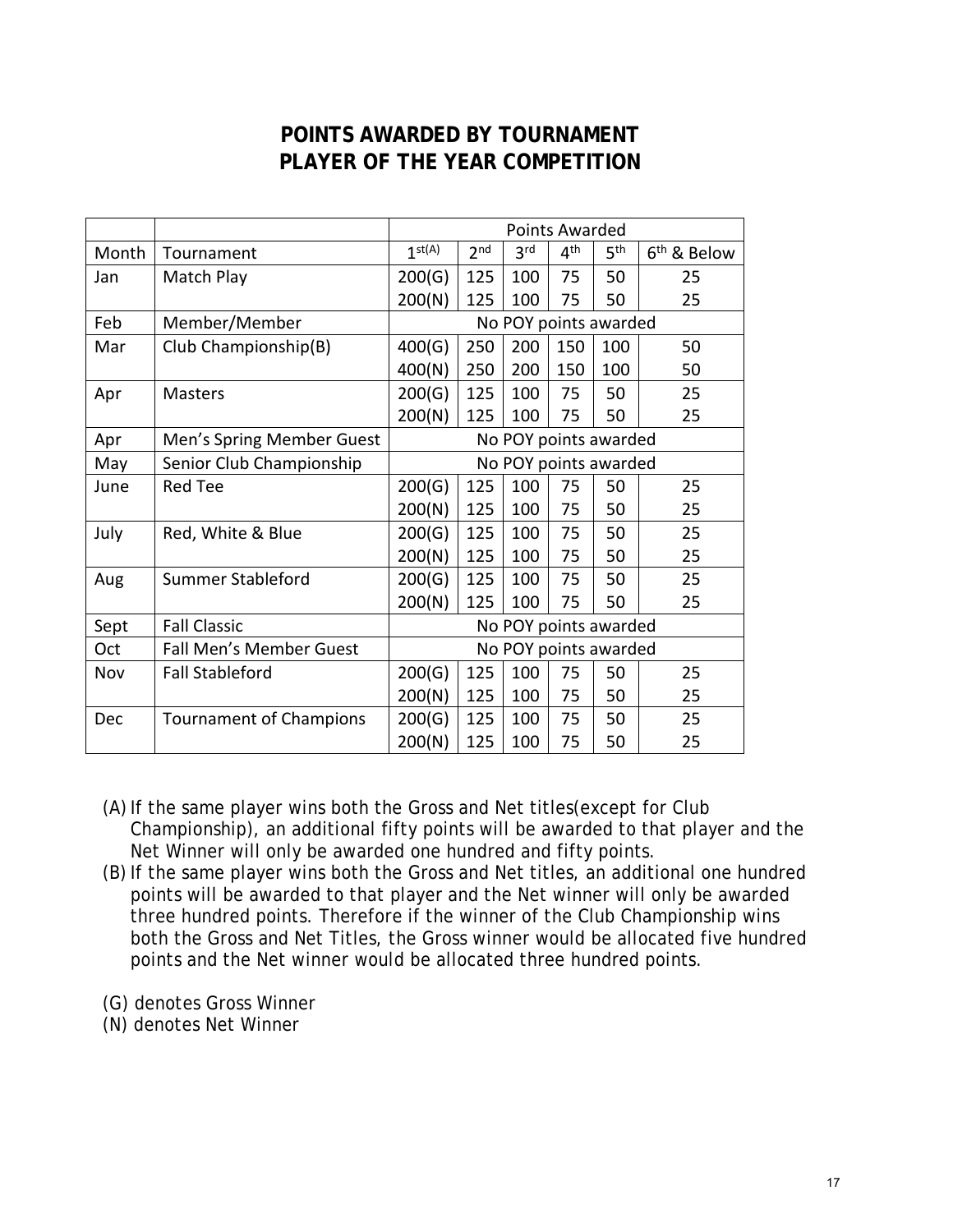# **WEEKLY MEN'S GOLF GAMES**

| Day of Week | <b>Group Name</b>    | <b>Start Time</b>  | Competition | <b>Contact Person</b> |  |  |
|-------------|----------------------|--------------------|-------------|-----------------------|--|--|
| Sunday      | <b>Gold Tees</b>     | 7:00am             | High        | Mike Frevola          |  |  |
|             | Men's Group II       | 7:30am             | Mixed       | Ed Loos               |  |  |
| Monday      |                      | Course Closed      |             |                       |  |  |
| Tuesdav     | Men's Group I        | 8:00am             | Mixed       | Rich Randa            |  |  |
| Wednesday   | <b>Wallace Golf</b>  | 2:00 <sub>pm</sub> | Mixed       | <b>Scott Wallace</b>  |  |  |
|             | Royal Wed Cup        | 2:00 <sub>pm</sub> | Mixed       | Nestor Saletas        |  |  |
| Thursday    | Men's Group I        | 8:00am             | Mixed       | Rich Randa            |  |  |
|             | Retired Men's Group  | 1:30 <sub>pm</sub> | Mixed       | Nestor Saletas        |  |  |
| Fridav      | <b>Adcock Group</b>  | 12:30pm            | Mixed       | <b>Tracy Adcock</b>   |  |  |
| Saturday    | Men's Group II       | 7:30am             | Mixed       | Ed Loos               |  |  |
|             | <b>Silver Tees</b>   | 8:30am             | High        | Paul Drogosch         |  |  |
|             | Saturday Men's Group | 9:30am             | Mixed       | <b>Nestor Saletas</b> |  |  |
|             |                      |                    |             |                       |  |  |

# **The Golden Bear Club Yardages/Ratings (Men Only)**

| Tee Name | Yardage | Rating | Slope | Par |
|----------|---------|--------|-------|-----|
| Bear     | 7,173   | 75.3   | 140   | 72  |
| Silver   | 6,827   | 73.5   | 136   | 72  |
| Blue     | 6,411   | 71.5   | 131   | 72  |
| White    | 5,930   | 68.9   | 126   | 72  |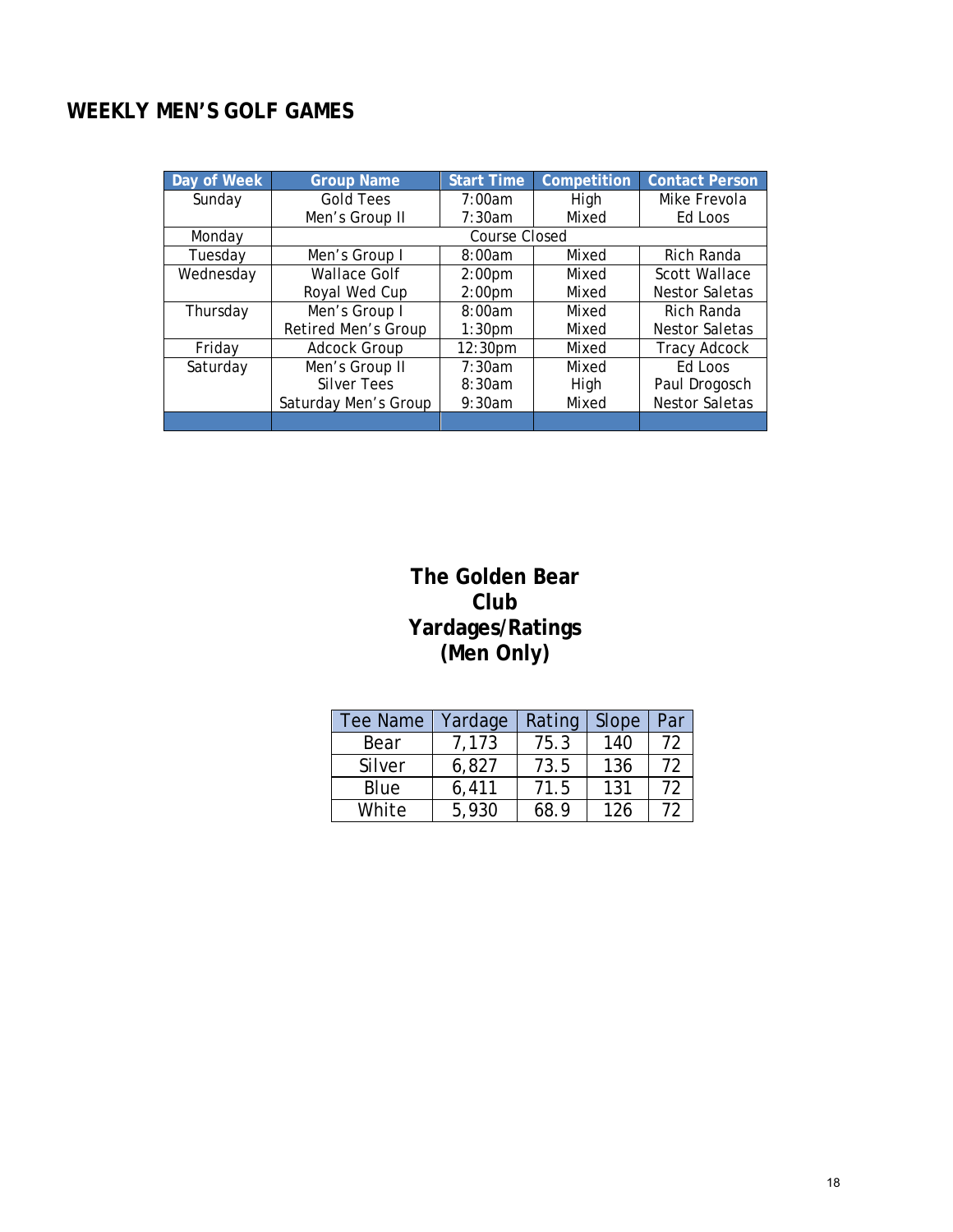Ayala, Henry **https://web.com/intervalue.org/intervalue.org/intervalue.org/intervalue.org/intervalue.org/interv** Bitetto, Leonard Bitetto, Nicholas Chill, Lee [leechill@aol.com](mailto:leechill@aol.com)

Adcock, Tracy and tracy tracy tracy tracy tracy tracy tracy tracy as the set of the set of the set of the set of the set of the set of the set of the set of the set of the set of the set of the set of the set of the set of Allen, Christopher [christopher@imagine](mailto:christopher@imagine-branding.com) -branding.com Arie, Joe [jmalender@yahoo.com](mailto:jmalender@yahoo.com) Artope, John [john.artope@srsre.com](mailto:john.artope@srsre.com) Babich, Glenn [gdbabich@hotmail.com](mailto:gdbabich@hotmail.com) Baldin, Leonardo [leonardo.baldin@outlook.com](mailto:leonardo.baldin@outlook.com) Ballantine, Tom **[rtballantine@bmg1.com](mailto:rtballantine@bmg1.com)** Ballard, Jay [jfballard@gmail.com](mailto:jfballard@gmail.com) Bean, Marty [marty.bean@pepsico.com](mailto:marty.bean@pepsico.com) Bell, Tom [tbell@hpclinical.com](mailto:tbell@hpclinical.com) Berger, Robert [rbergerjr@aol.com](mailto:rbergerjr@aol.com) Bertone, Jason jason jason jason gason jason mengentuk ke terbesar jason gason gason yang ditemuis mengentuk k leo@orlando[-recycling.com](mailto:leo@orlando-recycling.com) nick@orlando[-recycling.com](mailto:nick@orlando-recycling.com) Borah, Mike material method of the model of the model method of the model method of the model method of the model method of the model method of the model method of the model method of the model method of the model method o Boylan, Eric [ericboylan@msn.com](mailto:ericboylan@msn.com) Brumby, Andy **Example 20** and the state of the state of the [kingandy1954@gmail.com](mailto:kingandy1954@gmail.com) Bukala, Robert **rijbukala@gmail.com** Burk, Patrick [patrick.burk@wyn.com](mailto:patrick.burk@wyn.com) Burr, Ryan [rburr@golfchannel.com](mailto:rburr@golfchannel.com) Calandros, Jack in the calandros, Jackbon and Tackbc12@gmail.com Campos, Rafael **Campos**, Rafael **Research Research Research Research Research Research Research Research Research Research Research Research Research Research Research Research Research Research Research Research Research** Campos, Rubens [1104campos@gmail.com](mailto:1104campos@gmail.com) Carrion, Lou [lou.carrion@yahoo.com](mailto:lou.carrion@yahoo.com) Casey, Frank [fpkc16@gmail.com](mailto:fpkc16@gmail.com) Chadbourne, Lee leeft and the leeft of leeft and leeft were leeft with the leeft with a leeft with the left of the left of the left of the left of the left of the left of the left of the left of the left of the left of the Clapp, Stephen [sclapp5257@aol.com](mailto:sclapp5257@aol.com) Coen, Ryan [ryanmc77@hotmail.com](mailto:ryanmc77@hotmail.com) Cohen, Jr., James in the same is a set of the set of imcohenir@gmail.com Colace, Vince [vincecolace@gmail.com](mailto:vincecolace@gmail.com) Colon, Jose [jguru13@gmail.com](mailto:jguru13@gmail.com) Connolly, Patrick example and the [paterholdings@gmail.com](mailto:paterholdings@gmail.com)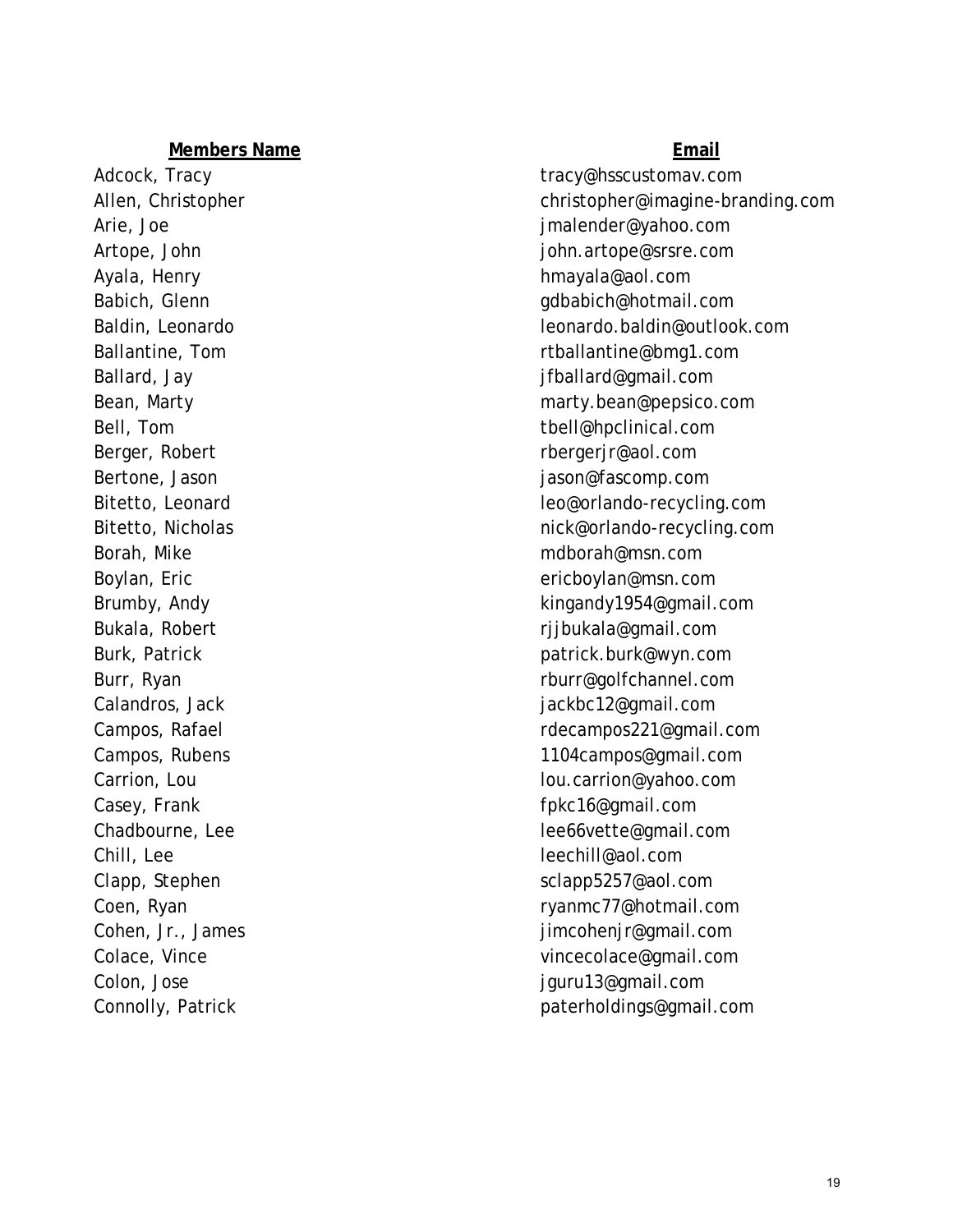Decunha, Bryan [bdecunha@aol.com](mailto:bdecunha@aol.com) Duany, David down and the community of the determination of the determination of the determination of the determination of the determination of the determination of the determination of the determination of the determinati Eng, Kirby [ke\\_rx@yahoo.com](mailto:ke_rx@yahoo.com) Fitzgerald, Edward [edwfitz@aol.com](mailto:edwfitz@aol.com) Flecca, Rich [rflec46@yahoo.com](mailto:rflec46@yahoo.com) Gill, Dalvir Gill, Dalvir [gillhk61@gmail.com](mailto:gillhk61@gmail.com) Greene, Jim Howard, Donald [dhoward2@cfl.rr.com](mailto:dhoward2@cfl.rr.com)

Cook, Tom [tomcookie2000@gmail.com](mailto:tomcookie2000@gmail.com) Crayner, Chris [chriscrayner@gmail.com](mailto:chriscrayner@gmail.com) Croft, Shane [scroft@croftrealestate.com](mailto:scroft@croftrealestate.com) Curatolo, Mike [mike6615@gmail.com](mailto:mike6615@gmail.com) Currie, Beau [bcurrie@cpfinc.com](mailto:bcurrie@cpfinc.com) Damon, Johnny [nitro1818@gmail.com](mailto:nitro1818@gmail.com) Davidson, Scott [scottdavidsonwp@aol.com](mailto:scottdavidsonwp@aol.com) Del Villar, Ken [ken.delvillar@am.jll.com](mailto:ken.delvillar@am.jll.com) Diamond, Steve [stevediamond11@gmail.com](mailto:stevediamond11@gmail.com) Diercks, Al [aldiercks1951@gmail.com](mailto:aldiercks1951@gmail.com) Donnelly, John [john.donnelly@nbcuni.com](mailto:john.donnelly@nbcuni.com) Downing, Steve [steve@thinkoxygen.com](mailto:steve@thinkoxygen.com) Drogosch, Paul progosch1@gmail.com Durruthy, Ed [edurruthy@earthlink.net](mailto:edurruthy@earthlink.net) Erb, Rod [rodney.erb@gmail.com](mailto:rodney.erb@gmail.com) Fitzpatrick, Dan [daniel.fitzpatrick@hotmail.com](mailto:daniel.fitzpatrick@hotmail.com) Frevola, Mike [crazy43s@bellsouth.net](mailto:crazy43s@bellsouth.net) Gegg, Christopher [chriskar@earthlink.net](mailto:chriskar@earthlink.net) Goodwin, Donald [dgood68258@aol.com](mailto:dgood68258@aol.com) [jimbgreene28@gmail.com](mailto:jimbgreene28@gmail.com) Gutierrez, Rick and Communicated and Communicated Test regulator regulator regulator regulator regulator regulator regulator regulator regulator regulator regulator regulator regulator regulator regulator regulator regulat Hagopian, Douglas [dhagopian66@gmail.com](mailto:dhagopian66@gmail.com) Hamilton, Ray method and the method of the method method of the method of the method of the method of the method of the method of the method of the method of the method of the method of the method of the method of the meth Hanes, Scott scott scott scott scott scott scott scott scott scott scott scott scott scott scott scott scott scott scott scott scott scott scott scott scott scott scott scott scott scott scott scott scott scott scott scott Hanning, Franz [fhanning14@gmail.com](mailto:fhanning14@gmail.com) Harden, Wes [wesharden@hselectrical.com](mailto:wesharden@hselectrical.com) Hoerner, Tony [hoerner6069@embarqmail.com](mailto:hoerner6069@embarqmail.com)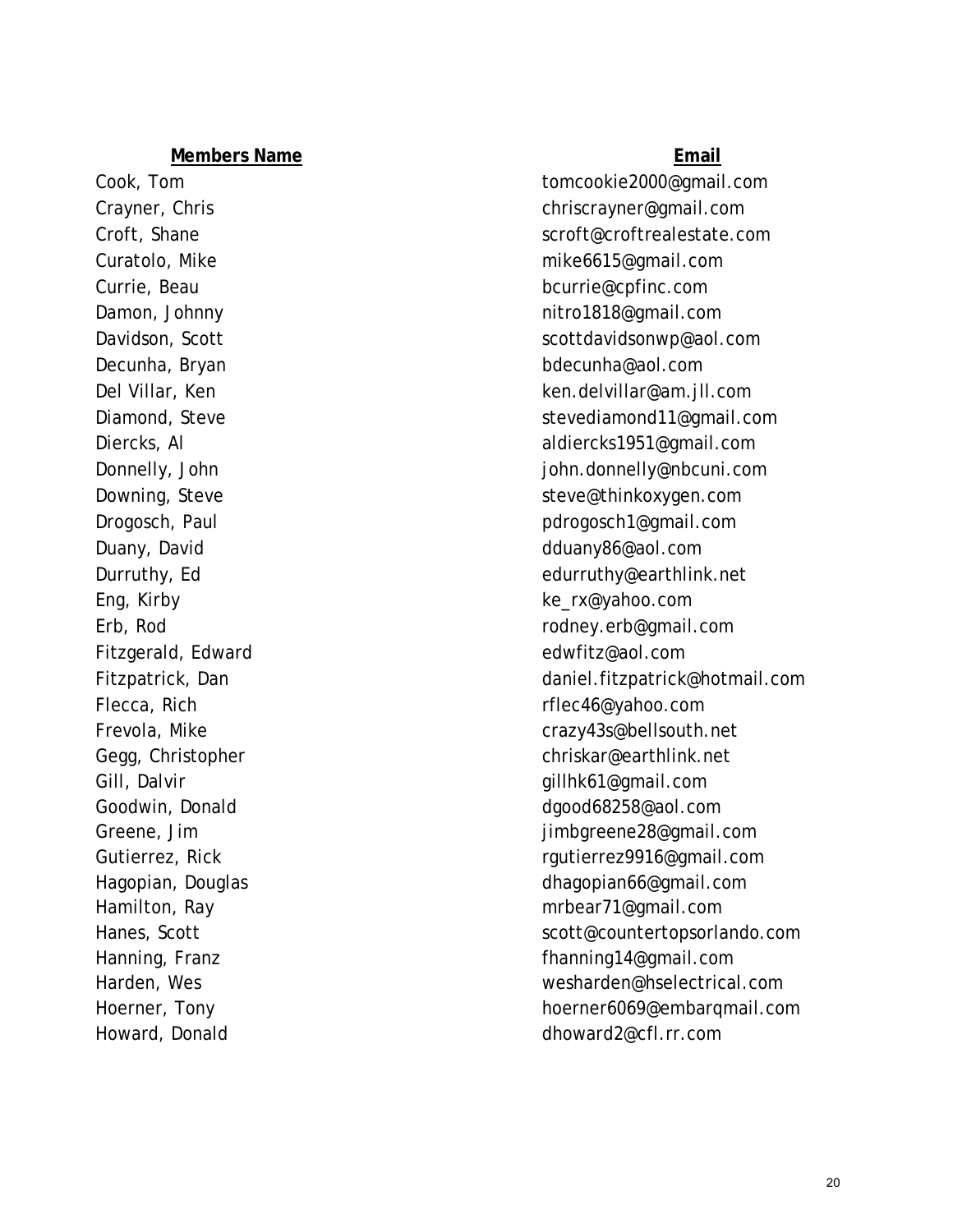Liceaga, Edward [ed@falconrci.com](mailto:ed@falconrci.com)

Irwin, Patrick **[patrickirwin13@gmail.com](mailto:patrickirwin13@gmail.com)** Johnson, Ben [ben.johnson@halo.com](mailto:ben.johnson@halo.com) Jones, Peter [pete.jones@lhpsoftware.com](mailto:pete.jones@lhpsoftware.com) Kaptur, Kirill [kapturkirill@gmail.com](mailto:kapturkirill@gmail.com) Kaptur, Vladimir [vkaptur@gmail.com](mailto:vkaptur@gmail.com) Katen, Alex [alkaten@yahoo.com](mailto:alkaten@yahoo.com) Keymont, Bob [robertkeymont@yahoo.com](mailto:robertkeymont@yahoo.com) Kim, Hunter [floridaiti@gmail.com](mailto:floridaiti@gmail.com) Kingsley, Mike might might mikingsley45@gmail.com Krause, Scott state state state state [sdkljk92@me.com](mailto:sdkljk92@me.com) Lewis, George Geopartic Communications are the communications of the communications of the communications of the communications of the communications of the communications of the communications of the communications of the Lindsey, David demonstration of the distribution of the distribution of the distribution of the distribution of the distribution of the distribution of the distribution of the distribution of the distribution of the distri Lipscomb, Mike [lipscombmichael1144@gmail.com](mailto:lipscombmichael1144@gmail.com) Long, Jeff [jlong3@cfl.rr.com](mailto:jlong3@cfl.rr.com) Loos, Ed [edmund.loos@gmlaw.com](mailto:edmund.loos@gmlaw.com) Lowe, Michael **Example 20** and the michaelilowe@yahoo.com Lubel, Brian [brlubel@gmail.com](mailto:brlubel@gmail.com) Luke, John [jeluke60@gmail.com](mailto:jeluke60@gmail.com) Lundy, Steve [stevelundy83@gmail.com](mailto:stevelundy83@gmail.com) Martin, Gary [gamartin40@hotmail.com](mailto:gamartin40@hotmail.com) Martin, Jay [jayjoi@earthlink.net](mailto:jayjoi@earthlink.net) McLaren, Wayne [wam@tropcomp.com](mailto:wam@tropcomp.com) McLellan, Todd [tmcwgfl@gmail.com](mailto:tmcwgfl@gmail.com) Miller, Scott [smille9815@icloud.com](mailto:smille9815@icloud.com) Minner, David david and the method of the david david method of the david method of the david method of the david method of the david method of the david method of the david method of the david method of the david method o Moore, Fletcher [22fmoore@gmail.com](mailto:22fmoore@gmail.com) Moore, Hugh [wilmoore1@outlook.com](mailto:wilmoore1@outlook.com) Moore, Wilson [wilson.moore@wyn.com](mailto:wilson.moore@wyn.com) Morgan, Russ **[russmorgan45@gmail.com](mailto:russmorgan45@gmail.com)** Murphy, David [murphy10x@gmail.com](mailto:murphy10x@gmail.com) Neibarger, Dakota [dk91491@gmail.com](mailto:dk91491@gmail.com)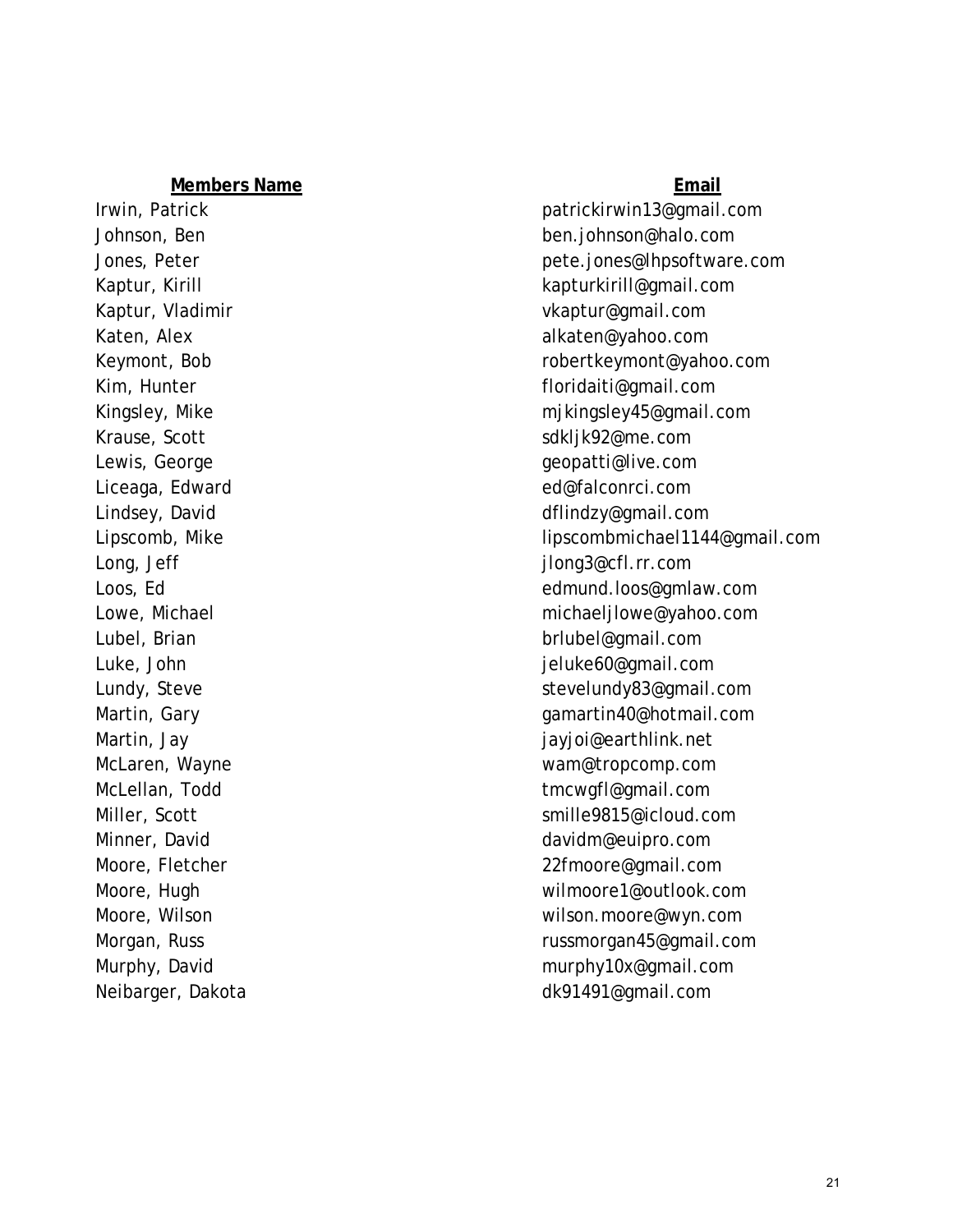Rozanski, Brian [bcsk21@aol.com](mailto:bcsk21@aol.com) Sperry, Al [alcs2@me.com](mailto:alcs2@me.com) Stroud, Matthew [mstroudir@gmail.com](mailto:mstroudir@gmail.com)

Nelson, Mark [marksnelson01@gmail.com](mailto:marksnelson01@gmail.com) O'Donnell, Ed [ed12345@comcast.net](mailto:ed12345@comcast.net) Papa, Jimmy dental and the papa of the immy.papa@tpgwireless.com Poole, Gary [impooley@me.com](mailto:impooley@me.com) Powers, Neil [neipow@live.com](mailto:neipow@live.com) Prevett, Doug and the community of the community of the [daprevett@yahoo.com](mailto:daprevett@yahoo.com) Price, Brian [phillyphan1216@yahoo.com](mailto:phillyphan1216@yahoo.com) Price, David **[price1934@mac.com](mailto:price1934@mac.com)** Puerto, Carlos [carlos@realtormoves.com](mailto:carlos@realtormoves.com) Randa, Richard [rich.randa01@gmail.com](mailto:rich.randa01@gmail.com) Reese, Mike metal metal metal metal metal metal metal metal metal metal metal metal metal metal metal metal me Rettman, Josef in the settle state of the settle in the settle settlement of the settlement of the settlement of the settlement of the settlement of the settlement of the settlement of the settlement of the settlement of t Rivas, Jorge julia and the settlement of the settlement of the private pinecrest fourcorners.com Rizzo, Bill [wrizzo@rizzodentalgroup.com](mailto:wrizzo@rizzodentalgroup.com) Rodriguez, Oscar **[ogrealtor@gmail.com](mailto:ogrealtor@gmail.com)** Rosenblit, Neil **[nrosenblit@icloud.com](mailto:nrosenblit@icloud.com)** Saleta, Nestor [atlasplb@aol.com](mailto:atlasplb@aol.com) Santangelo, Joe jaartangelo915@gmail.com Schenk, Ron [ron@schenkinc.com](mailto:ron@schenkinc.com) Schmutzler, Kyle [kschmutzler@simplyss.com](mailto:kschmutzler@simplyss.com) Schneck, Justin justin enterprise in the settlement of the settlement of the settlement of the settlement of the settlement of the settlement of the settlement of the settlement of the settlement of the settlement of the s Schultz, Alan [alanschultz55@gmail.com](mailto:alanschultz55@gmail.com) Sein, Rick [rick.sein@gmail.com](mailto:rick.sein@gmail.com) Shorrock, Clay [cshorroc@gmail.com](mailto:cshorroc@gmail.com) Shoultz, James **installer** in the state of the state in the state in the state in the state in the state in the state in the state in the state in the state in the state in the state in the state in the state in the state Silva, Emanuel [emanuel@avivinvestimentos.com.br](mailto:emanuel@avivinvestimentos.com.br) Sisler, John [john.sislerjr@johnstoneky.com](mailto:john.sislerjr@johnstoneky.com) Skretteberg, Ray [rskretteberg@sombus.com](mailto:rskretteberg@sombus.com) Smith, Kevin [kfsmith.sscc@gmail.com](mailto:kfsmith.sscc@gmail.com) Spiker, Mike [spikemi53@gmail.com](mailto:spikemi53@gmail.com) Stewart, Mike mistewart68@hotmail.com Stratman, Mark [markstratmansr@gmail.com](mailto:markstratmansr@gmail.com)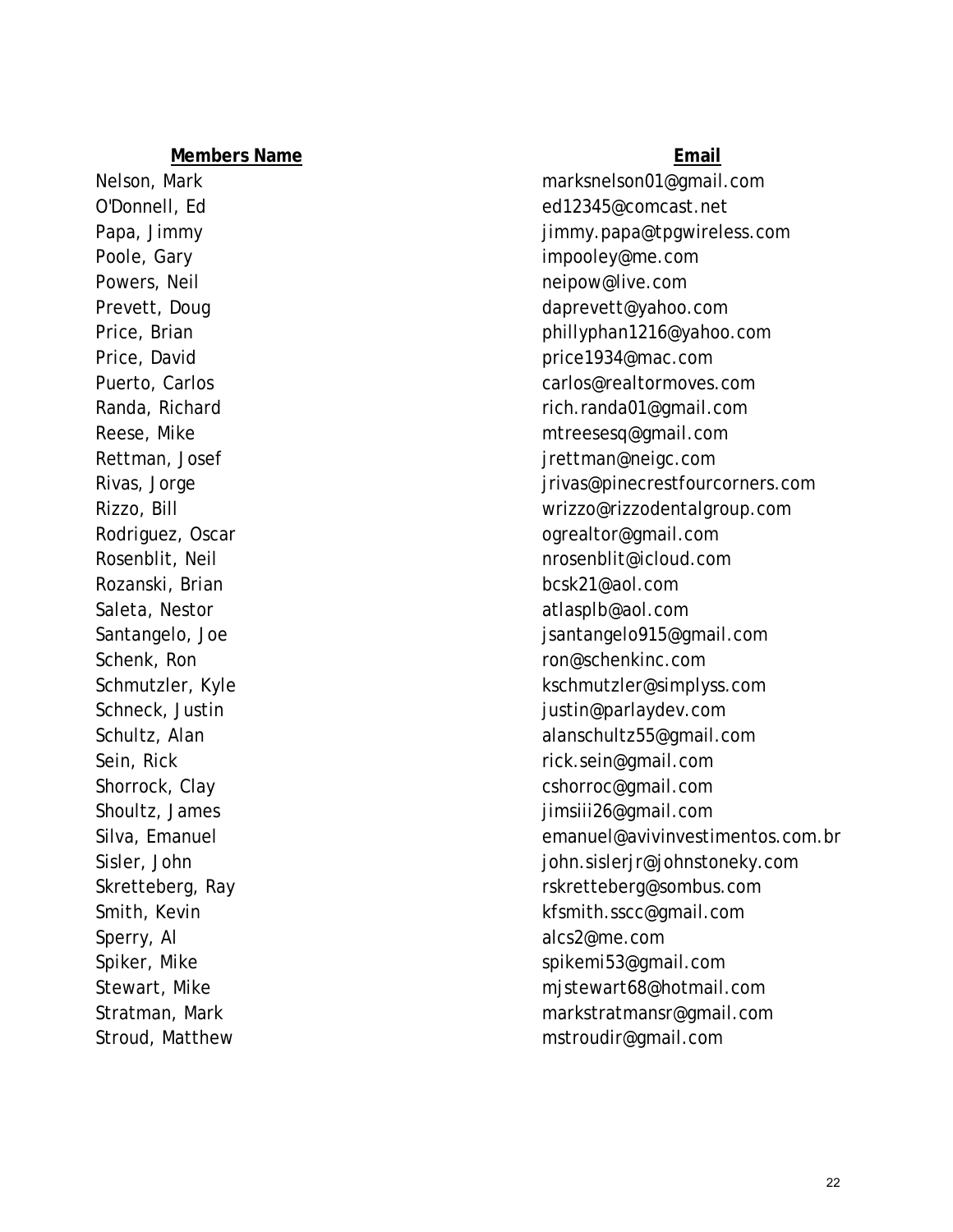Viejo, Juan Pablo international component component international projection of the projection of the view of the v

Summers, Martin [martin@wrensummers.com](mailto:martin@wrensummers.com) Surface, Charles [csurface@golffreakpr.com](mailto:csurface@golffreakpr.com) Sutherland, John [jsutherland@orangelake.com](mailto:jsutherland@orangelake.com) Tarpley, Bill [btarpley831@gmail.com](mailto:btarpley831@gmail.com) Taylor, George Georgetaylor@sportsartsplus.com Thon, Matt [matthew.thon@gmail.com](mailto:matthew.thon@gmail.com) Tolston, James jettolston@gmail.com Tuckerman, Mike [indianatuck@yahoo.com](mailto:indianatuck@yahoo.com) Tumpane, Brian [briantumpane@gmail.com](mailto:briantumpane@gmail.com) Turpin, Bruce bruce [bruce.turpin@united.com](mailto:bruce.turpin@united.com) Van Rens, James juant and the settlement of the settlement of the settlement of the van help is van help in the v Wallace, Scott [mscottwallace@aol.com](mailto:mscottwallace@aol.com) Wang, Hong [skchinawanghong@outlook.com](mailto:skchinawanghong@outlook.com) Wang, James **in the set of the set of the set of the set of the set of the set of the set of the set of the set of the set of the set of the set of the set of the set of the set of the set of the set of the set of the set** Wang, Mike [mike8duke@gmail.com](mailto:mike8duke@gmail.com) Wasky, John **Wasky, John is a metallic of the set of the set of the set of the set of the set of the set of the set of the set of the set of the set of the set of the set of the set of the set of the set of the set of the** Watson, John **in the intervalor of the intervalor of the intervalor is a structure** [john.watson@universalorlando.com](mailto:john.watson@universalorlando.com) Watson, Rick **rational and resource relationships and relationships and relationships and relationships and relationships and relationships and relationships and relationships are relationships and relationships are relati** Wheeler, David and Communication of the [dave.wheeler71@gmail.com](mailto:dave.wheeler71@gmail.com) Wheelock, Glenn [gwheelock13@gmail.com](mailto:gwheelock13@gmail.com) Whitehead, David david and the manufacture of the [davidww2@msn.com](mailto:davidww2@msn.com) Wilcox, Edward [emwilcox@bellsouth.net](mailto:emwilcox@bellsouth.net) Williamson, Bryan [bwilliamson@sgws.com](mailto:bwilliamson@sgws.com) Wolff, Norm [wolff.norm@gmail.com](mailto:wolff.norm@gmail.com) Wolovnick, Jared in the same state of the state of the intervals in the intervals of the intervals of the intervals of the intervals of the intervals of the intervals of the intervals of the intervals of the intervals of t Wood, Joe [wood49academy@gmail.com](mailto:wood49academy@gmail.com) Woodall, Mike [mwoodall1979@gmail.com](mailto:mwoodall1979@gmail.com) Woods, Douglas [douglaswoodsrio@gmail.com](mailto:douglaswoodsrio@gmail.com) Xie, Jerry [mbjx17@gmail.com](mailto:mbjx17@gmail.com) Yan, Xiaoqiang [xiaoqiang1969@gmail.com](mailto:xiaoqiang1969@gmail.com) Yang, Eddie [nyeddie16@yahoo.com](mailto:nyeddie16@yahoo.com)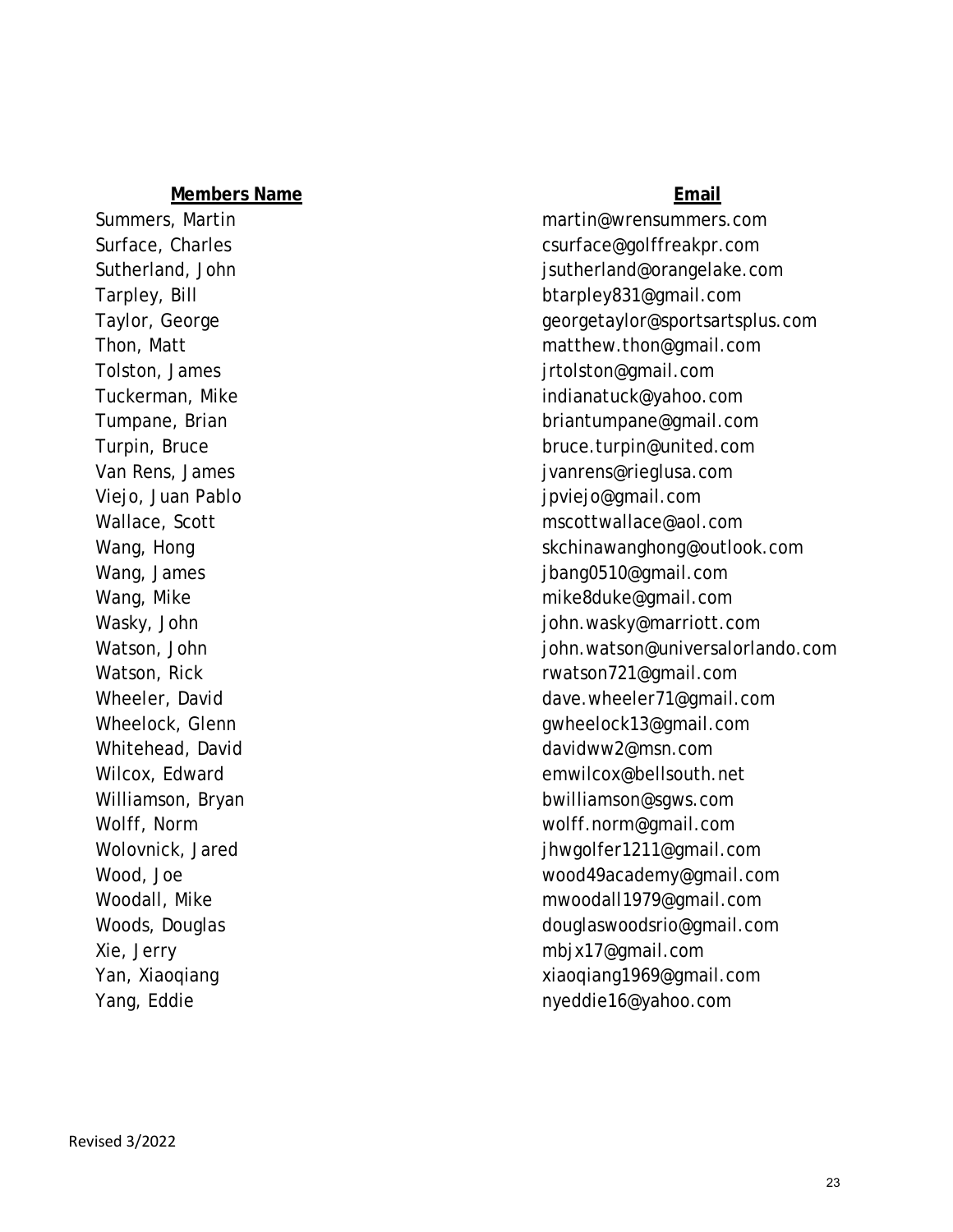Yeager, Steve [yeags64@gmail.com](mailto:yeags64@gmail.com) Young, Brett [brett.alexander.young@gmail.com](mailto:brett.alexander.young@gmail.com) Young, Jim [jim.young@sawstreet.com](mailto:jim.young@sawstreet.com) Zaworski, Chris [christopher.m.zaworski@efleets.com](mailto:christopher.m.zaworski@efleets.com) Zeinfeld, Andy [azeinfeld@gmail.com](mailto:azeinfeld@gmail.com)

*The inclusion of personal email addresses is solely for the convenience of its members and should not be used for any other purposes other than for golf club communication. Any violation of this rule could subject the violator to disciplinary action including termination from the club's membership.*